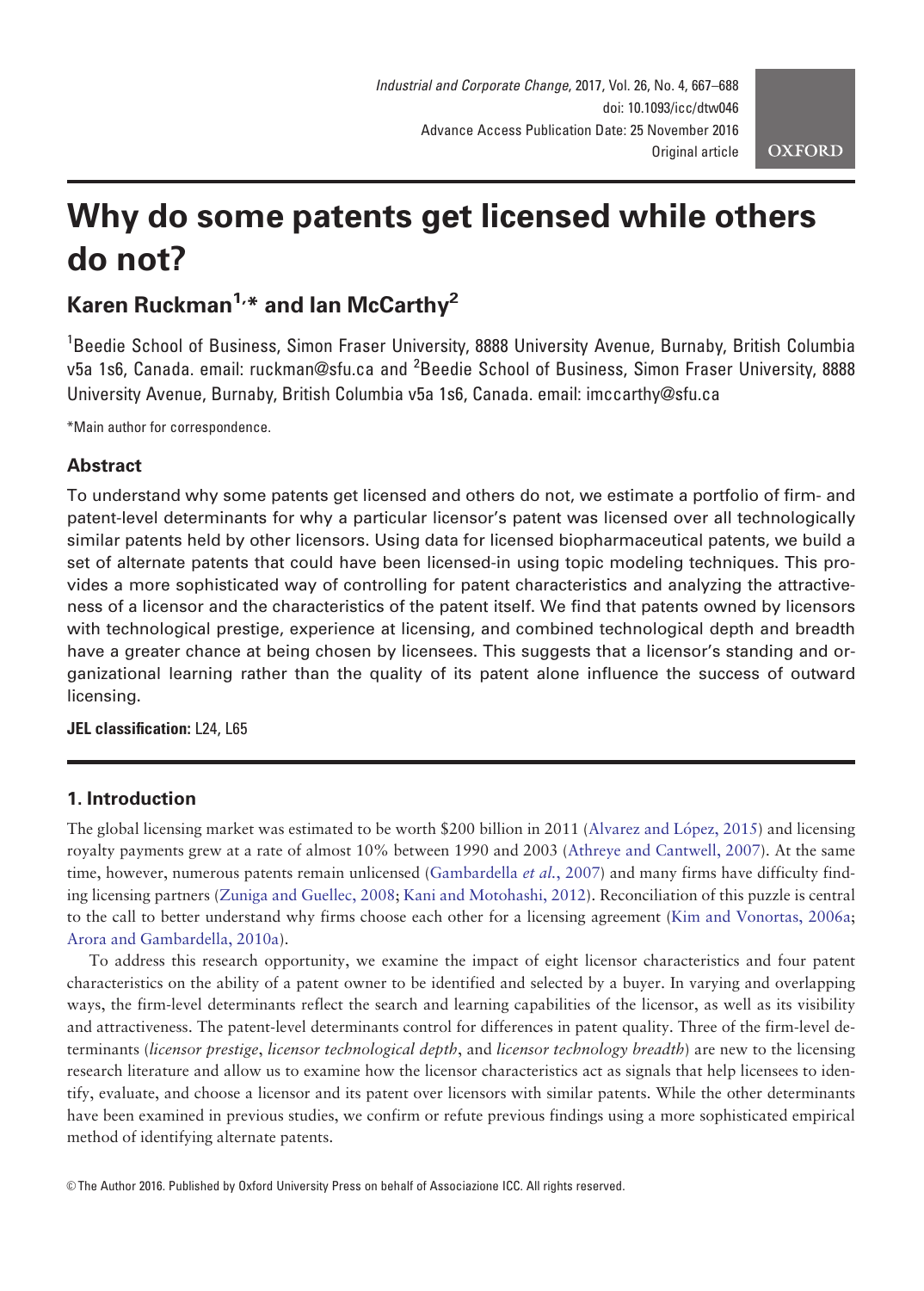Examining which licensor characteristics appeal to licensees is important because it answers calls to incorporate the demand side of licensing into the analysis of licensing activities [\(Arora and Gambardella, 2010b](#page-15-0); [Ceccagnoli and](#page-15-0) [Jiang, 2013\)](#page-15-0). The prior literature on licensing is largely from a supply perspective, i.e., what determines the propen-sity to engage in licensing-out. This research has mixed results; finding that small licensors [\(Gambardella](#page-16-0) *et al.*, [2007\)](#page-16-0) and both small and large licensors [\(Zuniga and Guellec, 2008\)](#page-18-0) are more likely to out-license technologies. The rate of outward licensing is also positively associated with very small and very large licensors [\(Motohashi, 2008](#page-17-0)), current patent stock and past history in licensing [\(Kim and Vonortas, 2006b\)](#page-16-0), and negatively related to large market shares [\(Fosfuri, 2006](#page-15-0)) and the disclosure of too much or too little voluntary information [\(Wuyts and Dutta, 2008](#page-18-0)). Our analysis sheds light on the licensor- and patent-level characteristics that are associated with increasing licensing probability by fixing the licensee perspective on only those patents that are technologically similar.<sup>1</sup>

Our study makes an empirical contribution by building on previous licensing likelihood studies and addressing the problem of which licensor–licensee pairs to include in the analysis. In previous licensing probability studies (e.g., [Kim and Vonortas, 2006a;](#page-16-0) [Kim, 2009](#page-16-0)), all known licensors were paired with all known licensees. Indeed, this is also the case for alliance probability studies such as [Diestre and Rajagopalan \(2012\)](#page-15-0) and [Rothaermel and Boeker \(2008\)](#page-17-0) where all known alliance partners are paired. This method conflates the possible technological motivations for potential licensing agreements, leading to the overemphasis of licensing determinants as they were compared to licensing pairs that would have no feasible reason to license with each other. In our study, we use a text analytics approach called topic modeling [\(Kaplan, 2012](#page-16-0); [Venugopalan and Rai, 2014](#page-17-0)) to identify alternative patents that could have been licensed-in but were not by examining the text in each patent's abstract. This technique enables us to identify remarkably similar patents for each licensed patent allowing the analysis to disregard the technological motivation for the licensing agreement and instead focus on the attractiveness of the patent owner and the patent itself. In doing so, we are able to incorporate the demand side of the licensing transaction which previously had been under-represented in licensing literature ([Arora and Gambardella, 2010b\)](#page-15-0).

We examine the determinants of licensing using 93 licensing agreements in the worldwide biopharmaceutical sector in a panel data set spanning 1993–2007. We find that licensors with strength in technological prestige, licensing experience, and combined technological depth and breadth are more likely to license-out their patents. The results also indicate that newer and highly cited patents are more likely to be licensed. Together these results offer a deeper understanding of licensing patterns and reveal the licensor characteristics that licensees prefer. This is inherently useful on a managerial level for firms looking to license-out as well as in-license. For instance, a licensor cannot control the attributes of a potential licensee but it can understand which of its own attributes will appeal to licensees. These attributes could be developed and promoted to help make a licensor more visible, viable, and ultimately attractive to potential licensees.

### 2. Determinants of licensing-out probability

Technology licensing involves the transfer of intellectual property (IP) between two parties: the owner of the IP (the licensor) and the buyer (the licensee). The licensor seeks to extract value from it in the form of licensing revenues and may be motivated to license-out their technologies because they lack the financial, physical, or intellectual resources to commercialize it. The propensity to license-out is associated with very small and very large licensors [\(Gambardella](#page-16-0) et al.[, 2007;](#page-16-0) [Motohashi, 2008;](#page-17-0) [Zuniga and Guellec, 2008\)](#page-18-0), but also current patent stock and past history in licensing [\(Kim and Vonortas, 2006b\)](#page-16-0). Licensees, on the other hand, typically acquire patented technologies as a means of diversifying their technological assets or satisfying a particular internal technological gap. The motivation to do so may be inversely related to the licensee's level of internal research. [Ceccagnoli](#page-15-0) et al. (2010) found that firms with higher R&D productivity and more complementary resources will be less likely to externally source their technology.

Licensing is a process where both parties want to pair with the best possible partner. Once one looks beyond the technological motivation for a particular licensing agreement, the choice of a particular licensor's patent to license-in over other technically similar patents can be a complicated decision involving the ease of identification of the patent and the licensor, the attractiveness of the licensor's technical prowess bargaining strength, and projections about the

1 It is important to note that this analysis is not a matching study or an experiment of the actual patents that the licensees chose between. The comparison of the alternate patents to the actual licensed patent allow us to ascertain the characteristics that are correlated with the licensee choice.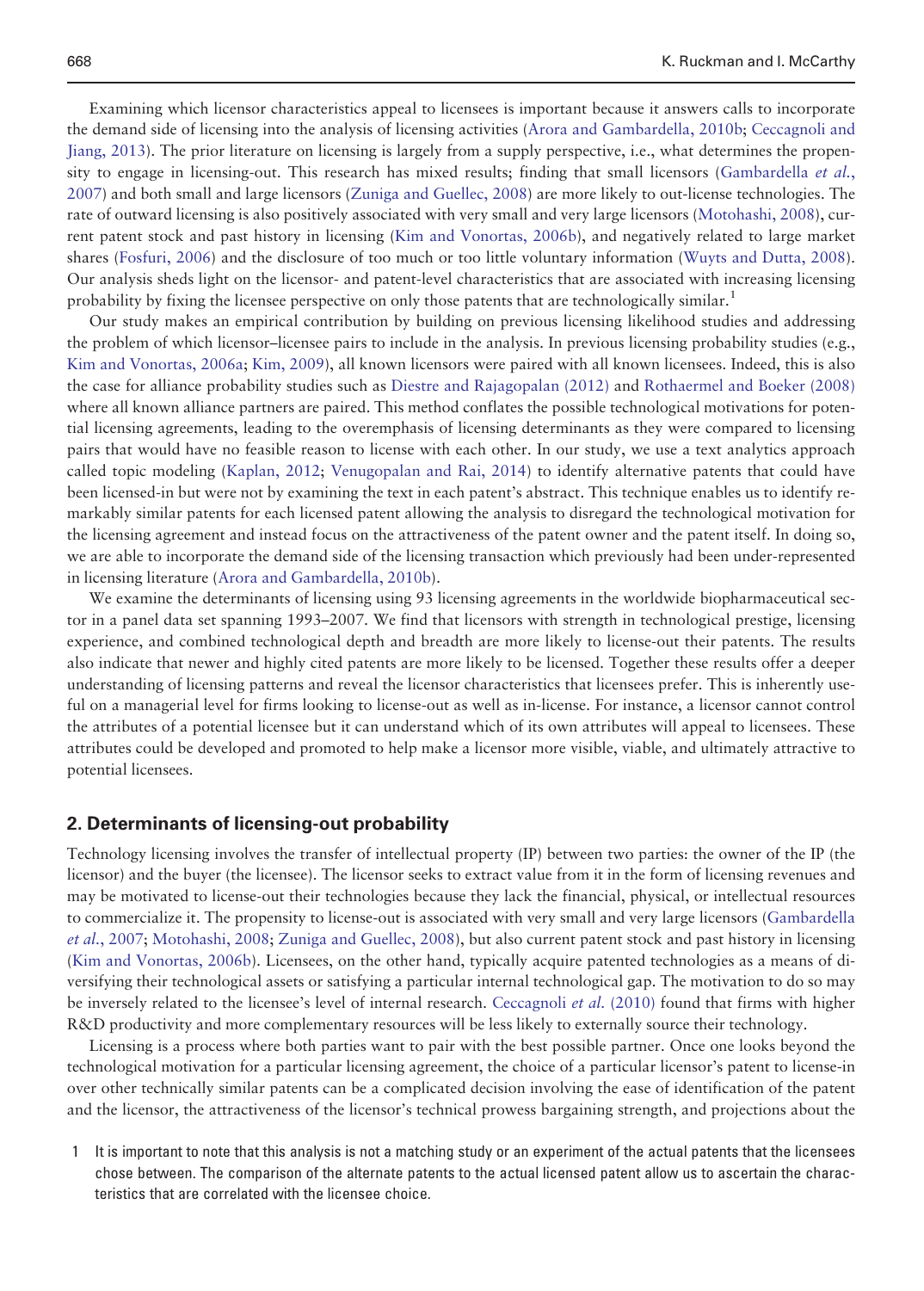licensor's future knowledge transfer capabilities. We now introduce determinants for this licensing probability and discuss how each one affects the ability of a licensor to get its patent licensed. We focus on three determinants (licensor prestige, licensor technological depth, and licensor technology breadth) that have not been previously examined in the licensing probability or propensity literatures. We argue that these are important for understanding how licensor visibility, credibility, and learning impact the probability a licensor's patent will be licensed over technologically similar patents held by other licensors.

#### 2.1 Licensor prestige

Licensor prestige is the extent to which a licensor is viewed favorably by all licensees. Drawing on prior research that shows that institutional prestige increases a licensor's rate of licensing (Sine *et al.*[, 2003\)](#page-17-0), there are four reasons why licensor prestige makes a licensor more attractive as a licensing partner.

First, patents owned by licensors that are thought to have high prestige will be more attractive to licensees due to a "halo effect" ([Thorndike, 1920](#page-17-0), p. 25). This effect is a confirmation bias about a firm's reputation, which allows firms to better attract resources and opportunities (Roberts and Dowling, 2002). For licensors, their reputation is based on the quality of its key productive resources including, for example, star scientists in biotechnology firms [\(Audretsch and Stephan, 1996\)](#page-15-0) and the quality of patent stocks ([Alcacer & Gittelman, 2006;](#page-14-0) [Marco, 2007](#page-17-0)). When licensees perceive licensors to be strong at one or more of these research indicators they transfer this positive perception to the strategic and commercial attractiveness of the licensors and their technology. For example, research shows that the halo effect enables universities with strong research standings to license-out more than their lower standing research counterparts (Sine *et al.*[, 2003](#page-17-0)).

Second, prestige increases a licensor's visibility, which is the extent to which potential licensees will know about a licensor's patents. This phenomenon is explained using [Merton's \(1968\)](#page-17-0) seminal work on the Matthew effect (i.e., the rich get richer), which found that scientist prestige heightens the visibility of these scientists over less prestigious scientists with the same quality of scientific research. Similarly, research on mergers and acquisitions shows that the higher the average quality of a firm's patent stock (as measured by forward citations), the greater the interest in acquiring the firm [\(Grimpe & Hussinger, 2008\)](#page-16-0). In the licensing context, we suggest that strong prestige enhances the visibility of a licensor, thereby increasing the likelihood that potential licenses will be aware of the licensor [\(Lewin, 1935](#page-17-0); [Granovetter, 1985](#page-16-0); Sine et al.[, 2003](#page-17-0)).

Third, licensor prestige increases the legitimacy of the claims in a licensor's patent. That is, the more respected is a licensor, the more likely licensees will view the licensor's patent and technological claims as being credible. The credibility afforded by a licensor's strong prestige will make a patent more attractive for licensing purposes. Conversely, licensees will more likely doubt technological claims from less prestigious licensors and be less enticed to complete a licensing agreement. This credibility effect of prestige has been shown in the placement of researchers into job positions ([Flanagin and Metzger, 2007](#page-15-0)). The more prestigious a researcher's training institute, the higher the quality of the institute the researcher is placed in.

Fourth, licensees prefer to transact with more prestigious licensors as it increases their own prestige (Sine *[et al.](#page-17-0)*, [2003\)](#page-17-0). Individuals, teams, and firms can all build their own prestige by association, and in turn increase their standing, visibility, and credibility. For example, to compensate for liabilities of newness, start-up ventures often seek to borrow reputation by association by forming a partnership with prestigious venture capital firms ([Larson and Starr,](#page-16-0) [1993\)](#page-16-0). This effect applied to licensing would mean prestigious licensors are more likely to attract potential licensees interested in licensing their technologies and the benefits of association in doing so.

In summary, prestigious licensors will have a greater chance of licensing-out because licensees are more likely to know about and be attracted to them due to the increases in licensor standing, visibility, credibility, and the benefits by association (Sine *et al.*[, 2003](#page-17-0)).

#### 2.2 Licensor technological depth

Licensor technological depth is the extent to which a firm has specialized in an area of technological knowledge and is associated with post-contractual knowledge transfer and the ability of the licensor to convey knowledge effectively to the licensee. Drawing upon the organizational learning literature, a firm's depth of technological knowledge in the licensed patent's technological area is positively linked to knowledge transfer [\(Wu and Shanley, 2009](#page-17-0)) and particularly in the biopharmaceutical industry, where expertise in disciplinary areas is crucial ([Henderson and Cockburn,](#page-16-0)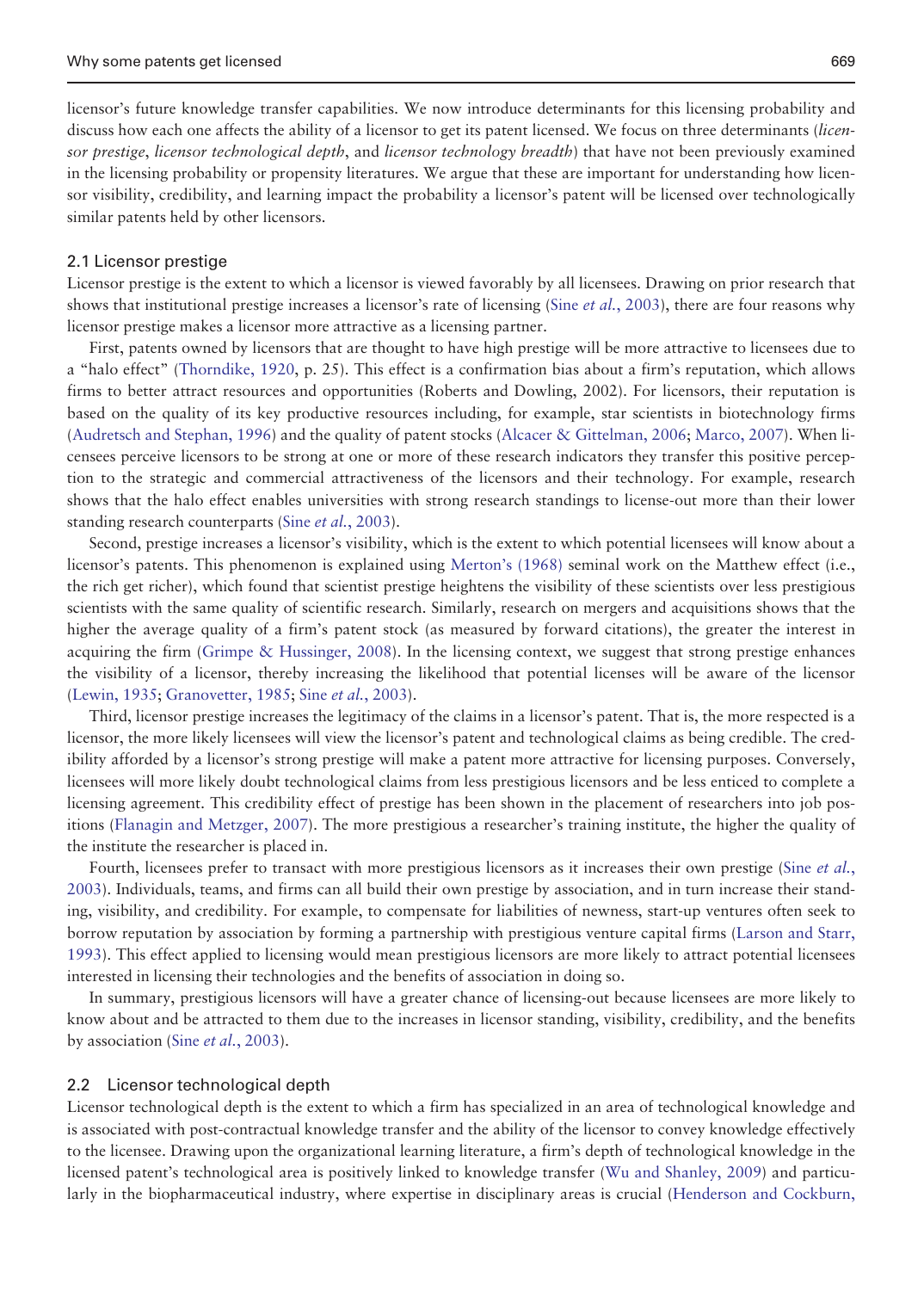[1994\)](#page-16-0). Technological depth acts as a signal to others of their technical expertise in a particular technical area (Arora and Gambardella, 1990). Firms with strong technological depth are attractive to other firms in need of supplement-ing their own knowledge through partnerships ([Stuart, 1998](#page-17-0); Baum et al.[, 2000\)](#page-15-0) and will result in more firms willing to partner with them ([Ahuja, 2000](#page-14-0)).

Technological depth, like prestige, acts like a beacon, helping licensors to be identified. While searching patent databases, licensees will encounter various patents in technological areas similar to those that are sought. Licensors with technological depth in the sought area will be more likely to be encountered. Thus, greater technological depth or expertise helps make licensors more noticed, noted, and selected by licensees. It is also likely that licensees performing local searches (i.e., search for knowledge that is closely related to a firm's preexisting knowledge base) may already be familiar with the prospective licensor [\(Katila and Ahuja, 2002,](#page-16-0) [Laursen, 2012](#page-16-0)). The patents, therefore, owned by licensors with strong technological depth will likely be more known to prospective licensees than patents owned by licensors with less technological depth.

#### 2.3 Licensor technological breadth

Technological breadth refers to the variety or scope of technological knowledge areas a firm has explored [\(Wang](#page-17-0) [and von Tunzelmann, 2000;](#page-17-0) [Katila and Ahuja, 2002;](#page-16-0) [Lodh and Battaggion, 2015](#page-17-0)). As breadth of technological knowledge has been found to be an important component of organizational learning ([Zahra and George, 2002\)](#page-18-0), we assert that it is also a quality that makes licensors attractive to licensees. A licensor with a broad technological knowledge base is better able to disseminate its technology to external parties. [Cohen and Levinthal \(1990:](#page-15-0) 136) acknowledge that some fraction of a firm's knowledge "must be fairly diverse to permit effective, creative utilization of the new knowledge" by another firm. Similarly, [Lane and Lubatkin's \(1998](#page-16-0)) research found that alliance partners' knowledge bases must be different in some way for firms to fully take advantage of learning opportunities. We argue that licensor technological breadth helps facilitate knowledge transfer to the licensee through the efficient transmission of knowledge, making the licensor more attractive for licensing agreements. This is consistent with both [Contractor \(1981\)](#page-15-0) and [Teece \(1977\)](#page-17-0) who emphasized that suppliers' knowledge transfer capability is an important factor in lowering buyers' integration costs and [Ceccagnoli and Jiang \(2013\)](#page-15-0) who found that licensors with strong technological breadth can more expertly communicate relevant knowledge to the licensee. This endows licensors with a knowledge transfer ability that makes the patents owned by those licensors more likely to be in-licensed by licensees.

#### 2.4 Other established licensor determinants

Previous research on licensing propensity has focused on five other established firm-level determinants. As highlighted earlier, this literature has not examined these determinants by controlling with a set of technological equivalent patents that could have been licensed. As this is the approach we take in this article, we can corroborate extant results for these five determinants. We now introduce each one briefly here.

Licensor size is a simple indicator of a firm's complementary assets. As we focus on biotechnology patents, firms with more downstream assets (e.g., drug manufacturing facilities) are expected to be less inclined to license-out. This determinant has been well established in its negative influence on firm licensing activities ([Gambardella](#page-16-0) et al., 2007; [Kani and Motohashi, 2012](#page-16-0)) and participation in alliance agreements ([Ahuja, 2000](#page-14-0); [Colombo](#page-15-0) et al., 2006). However, in contrast, [Kim \(2009\)](#page-16-0) and [Kim and Vonortas \(2006a](#page-16-0)) argue that large licensors are more likely to license-out to better exploit their technologies.

A licensor's experience at licensing is the second recognized determinant that we consider. Generally, firms acquire knowledge, learn, develop capabilities, and get better at doing things with experience [\(Dodgson, 1993](#page-15-0)). In the context of licensing, experience allows licensors to learn from past licensing decisions and apply that knowledge to future choices. Licensor's past history of licensing transactions (experience) has been shown to positively affect licensing likelihood [\(Kim and Vonortas, 2006a](#page-16-0),[b](#page-16-0); [Kim, 2009\)](#page-16-0).

The third established determinant, research intensity, is a proxy for the concentration of a biopharmaceutical firm's total R&D inputs to the innovation process ([Cohen and Levinthal, 1990](#page-15-0)). In any technology-based firm, the amount of internal R&D is expected to promote collaboration ([Katila and Mang, 2003\)](#page-17-0) and influence a firm's motivation to license-out [\(Lane and Lubatkin, 1998](#page-16-0); [Zhang and Baden-Fuller, 2010](#page-18-0)). Licensor research intensity is expected to be a positive influence on licensing likelihood [\(Kani and Motohashi, 2012\)](#page-16-0).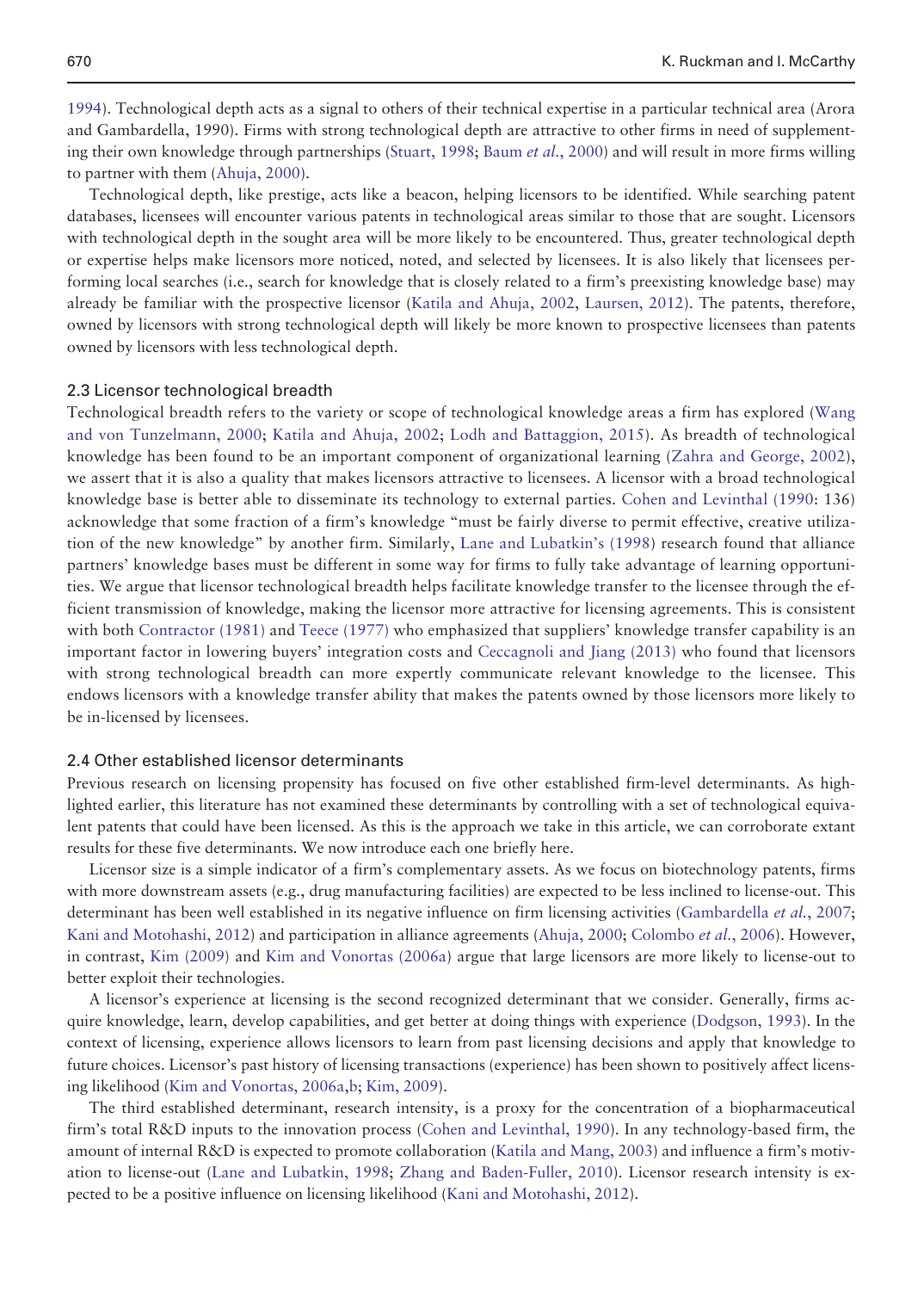Research age is the fourth established determinant we consider. It is the length of time a licensor has been actively researching and is a proxy for the licensor's legitimacy, power, and standing. For biopharmaceutical firms it has been found that there is a greater chance of alliance participation when partners are technologically similar [\(Rothaermel](#page-17-0) [and Boeker, 2008\)](#page-17-0).

The fifth established determinant is the past relationships between a licensor and licensee. The greater the past relationships, the more familiar a licensor and licensee should be with each other. This is expected to greatly reduce the transaction costs associated with licensing and has been found to increase licensing likelihood [\(Kim and Vonortas,](#page-16-0) [2006a](#page-16-0); [Kim, 2009\)](#page-16-0).

# 3. Empirical section

#### 3.1 Model

Following [Ruckman \(2005\)](#page-17-0) and [Colombo](#page-15-0) *et al.* (2006), the model of the licensee's choice decision is:

$$
y_{ijpt}^* = V[\beta' x_{ijpt} + \varepsilon_{ijpt}] \text{ where}
$$
  

$$
\beta' x_{ijpt} = \beta'_1 x_{it} + \beta'_2 x_{jt} + \beta'_3 x_{pt}
$$
 (1)

 $y_{ijpt}^*$  is the unobserved variable that captures licensee  $i$ 's decision to enter into a licensing agreement at time  $t$  of patent P owned by potential licensor j. The vector of explanatory variables  $(x_{ijpt})$  includes licensee-, licensor-, and patentspecific characteristics. The choice to license patent  $P$  occurs when the valuation of the agreement exceeds all others in the same choice set P. The valuation is determined at the time of the licensing agreement and thus is calculated as the present value of all future revenue streams arising from the agreement less costs ([Kim and Vonortas, 2006b\)](#page-16-0). The observed outcome  $(v_{i\text{int}})$  is defined as follows:

$$
y_{ijpt} = 1 \text{ if } V\left[\beta' x_{ijpt} + \varepsilon_{ijpt}\right] > V\left[\beta' x_{ijpt} + \varepsilon_{ijpt}\right] \forall p' \in P, 0 \text{ otherwise.}
$$
 (2)

All agreements in this model are exclusive contracts between one licensee and one licensor reflecting accepted practice in the biopharmaceutical sector. The model structure has each known licensee choosing a patent to be licensed among all technologically similar and available patents at the time  $t$  of the agreement. As such, the pairings are licensee–patent pairs, not licensee–licensor pairs.

The model fixes the licensee decision across all alternative patents. The approach, methodology, and the interpretation of the results differ from existing licensing probability studies [\(Kim and Vonortas, 2006a;](#page-16-0) [Kim, 2009](#page-16-0)) which pair together all known licensors and licensees to form a matrix of potential dyads. The firm-level attributes of the successful dyads in those studies are interpreted as contributing to the likelihood of an agreement compared to all other potential agreements, many of which would involve technologies owned by licensors that the licensees would have no interest in acquiring. This results in the over-emphasis and mis-interpretation of firmand patent-level characteristics contributing to the likelihood of an agreement. For instance, suppose the group of patents that were being chosen between all had similar licensor characteristics (e.g., prestige). In that case, the previous technique would have inaccurately found those characteristics to be significant because it would have compared the chosen patents to all other patents which would have a variance of those characteristics. Our analysis, on the other hand, would find those determinants to be insignificant because they were not defining features of the chosen patent compared to its alternatives. In our model, the patents in each choice set are technologically close substitutes, making the potential licensee–patent pairings in our model realistic for the technological needs of each licensee. Effectively, this allows a careful examination of the demand for licensing because any licensee motivations to do with economies of scope or strategic fit of a particular technology are already accounted for. As such, the patent owner and patent attributes for each patent are observed by the licensee in each choice group and those attributes are interpreted to be attractive to the licensee or unattractive solely on the basis of those attributes.

As the dependent variable is binary, the estimation will be in the logistic functional form, however, as there are separate choice groups for each known agreement, there are two choices for the estimation method: fixed effects method (called conditional logit) or random effects method. Conditional logit uses fixed effects to account for each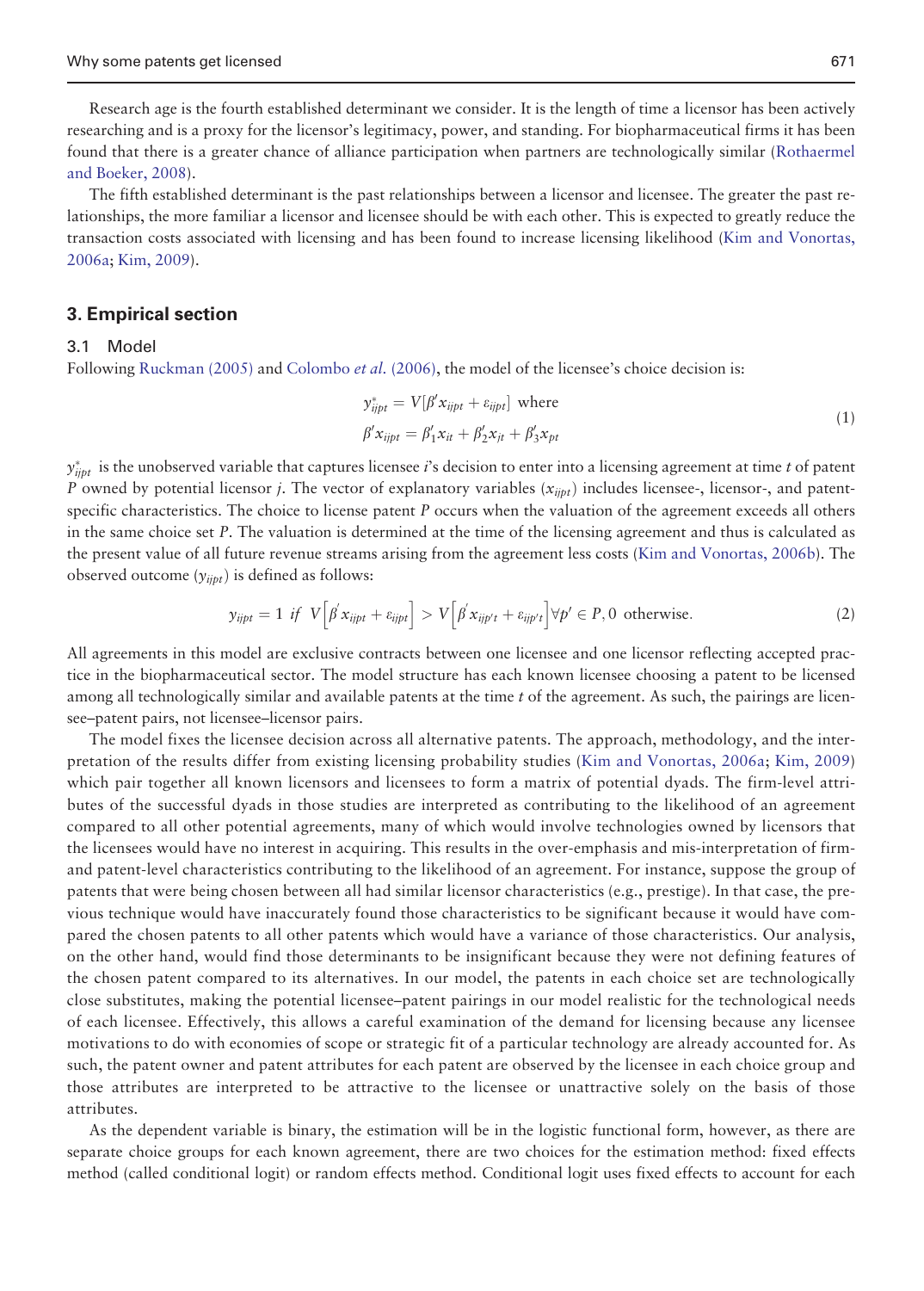choice group<sup>2</sup> and, in doing so, all the variables that do not vary within a group drop out of the regression [\(Ruckman, 2005;](#page-17-0) [Palomeras, 2007](#page-17-0)). In our model, this would be all the licensee-specific characteristics. If random effects for each choice group are used instead of fixed effects, all group-unvarying variables are retained but will introduce bias in estimates [\(Allison, 2009;](#page-14-0) [Bell and Jones, 2015](#page-15-0)). The Hausman test is a common method of determining the best model and it does not reject the hypothesis that random effects are a consistent and efficient estimator of the true parameters (Chi-squared (12 d.f.) = 15.6, P-value = 0.21), indicating that neither model is preferred over the other. However, Clark et al[., 2015](#page-15-0) find that fixed effects is the preferred model over random effects for data sets with within group standard deviation around 0.2 (ours is 0.18 while the standard is 1.0). We, therefore, present our analysis using conditional logit as the default model; however, we will also show results using random effects for comparison and robustness.

#### 3.2 Identification of alternative patents

To identify the patents that are similar to the licensed patent, we employ text analytics which has been used recently in the context of patent classification [\(Bergmann](#page-15-0) *et al.*, 2008; [Wu and Huang, 2010](#page-17-0); [Gerken and Moehrle, 2012\)](#page-16-0). Firms externally source technology sometimes to fill a particular internal technological gap [\(Higgins and Rodriguez,](#page-16-0) [2006;](#page-16-0) [Danzon, Epstein and Nicholson, 2007](#page-15-0)) and it would be logical that these firms would consider various patents that fit the same technological profile and satisfy the same technological need. Patents are assigned classification codes which aim to categorize the technology and group together similar patents. However, the patent classification codes are very broad and subjective due to variations in judgments of the patent examiners [\(Venugopalan and Rai,](#page-17-0) [2014\)](#page-17-0) leading any data based on them to be inaccurate ([Dahlin and Behrens, 2005\)](#page-15-0). We follow methods in [Kaplan](#page-16-0) [\(2012\)](#page-16-0) and [Venugopalan and Rai \(2014\)](#page-17-0) which use the text analytics sub-branch called "topic modelling" to narrow down a broad list of patents to those that are most similar based on the text and terms found in their abstracts.

The topic modeling technique is a powerful and innovative way of dealing with large textual databases, enabling re-searchers to effectively sift through large sets of text to identify meaningful similarities [\(Thomas](#page-17-0) et al., 2014). This approach has two advantages. First, it allows us to identify a very specific set of alternative patents that could have been licensed but were not. This enables us to narrow down the potential licensors (i.e., the supply side firms) to be only those that own the patents in a choice set.<sup>3</sup> Second, the topic modelling technique and the resulting conditional logistic analysis are performed at the patent-level. This makes it possible to control for patent-level characteristics that contribute to the likelihood of an agreement, especially those associated with quality ([Leone and Reichstein, 2012\)](#page-16-0).

Topic model algorithms observe the collection of patents and reverse engineer the process by identifying a set of topics and a distribution of the patents over the topics that could have generated these patents. We used the MALLET toolkit ([McCallum, 2002\)](#page-17-0) to identify 500 distinct topics across the entire pool of patents<sup>4</sup> and the Kullback–Leibler distance measure [\(Bigi, 2003](#page-15-0); Pinto et al.[, 2007](#page-17-0)) to determine the similarity of the distribution of each patents' topics to each licensed patent. Each choice set is composed of the 19 most similar patents to the licensed patent plus the licensed patent itself.<sup>5</sup> The topic modeling technique is described in detail in Appendix A.

There is a time-based limit to the value of patents leading licensees to discount old patents and instead consider relatively recent patents for possible in-licensing (Gans *et al.*[, 2007](#page-16-0)). Therefore, the set of patents that are available to license is further limited to those that were granted during the 5 years before the actual licensing agreement. Furthermore, we limit the set to only those patents that are owned by firms that have out-licensed one of their patents at least once before the time of the licensing agreement,<sup>6</sup> indicating that the licensor is an active out-licensor and that the other patents possessed by the firm are likely candidates for out-licensing as well.

- 2 Conditional logit directly accounts for heterogeneity between choice sets and latent individual licensee characteristics that could affect the licensee's valuation of a particular patent (like economies of scope or product gap).
- 3 That is not to say that the patents that the topic modeling technique identifies were the *actual* patents that the licensees considered for an agreement. This analysis is not an experiment and was performed entirely ex poste.
- We offer robustness checks using 200 topics in [Table A1.](#page-19-0)
- 5 Three choice sets had less than 20 patents in total. The rest had substantially more than 20. There are robustness checks on choice group sizes of 10 and 30 in [Table A1.](#page-19-0)
- 6 This technique is similar to the grouping of licensing firms performed in [Kani and Motohashi \(2012\).](#page-16-0) Those that have licensed out are considered to be active licensors and it is assumed that all of their patents are likewise willing to be out-licensed. [Table A1](#page-19-0) shows a robustness check that disregards potential licensors' licensing history.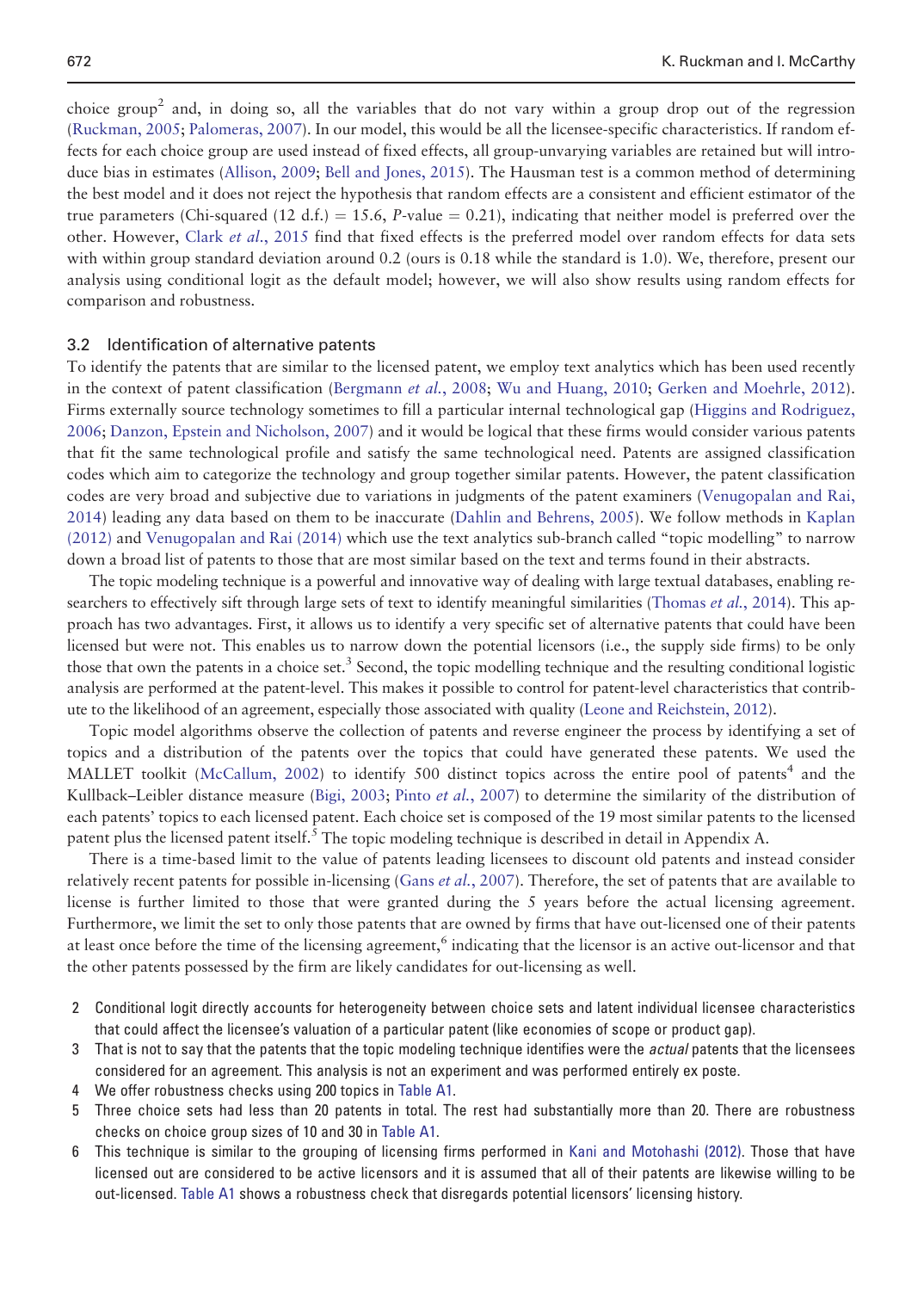The appropriateness of a binary choice to model licensing agreements depends in large part on the constraint of the choice by the focal firm ([Mindruta](#page-17-0) *et al.*, 2016). There are two criteria for the applicability of a discrete choice model over a matching model. First, licensees cannot face competition for preferred partners. Of our 93 agreements, four of them have alternate patents that were licensed by other firms. In addition, all four of these patents were licensed in separate choice groups, suggesting that the little competition that existed was very dilute. Second, licensees must have all the contracting power in a potential partnership. Our approach to our research problem assumes that licensees predominantly have the contracting power and choose across licensors. Previous alliance research in the biopharmaceutical industry suggests this is highly plausible [\(Rothaermel and Boeker, 2008](#page-17-0); [Diestre and Rajagopalan,](#page-15-0) [2012\)](#page-15-0). Licensors are often smaller biotechnology firms focused on developing technologies to be licensed, while the licensees tend to be larger pharmaceutical firms that in addition to developing their own technologies will acquire technologies that they then manufacture and commercialize. These differences in firm size and scope produce a contracting power disparity where large licensees more commonly choose among several potential smaller licensors, unlike the opposite [\(Gambardella and Panico, 2014\)](#page-16-0). To ensure the power dynamic is in the hands of the licensees, we have excluded licensors whose size is larger than the licensee in their choice group in our default results. In addition, we explore whether the results differ when the contracting power increases for licensees by presenting results for when the licensors' sizes are less than 75% and 50% the size of their licensees. Given that the vast majority of the licensees do not face rivalry constraints in choosing their preferred patent and that the power dynamic has been ensured to be with the licensees, a discrete choice analysis will be an appropriate analytical tool.

#### 3.3 Data

Our data are for licensing agreements in the biopharmaceutical industry and were gathered from the RECAP database by Deloitte. RECAP is acknowledged to be the most complete database of the world's biopharmaceutical partnerships [\(Schilling, 2009\)](#page-17-0) and it has been used as a source of data in recent studies [\(Kollmer and Dowling, 2004;](#page-16-0) [Wuyts and Dutta, 2008](#page-18-0)). An initial search of non-university<sup>8</sup> licensing agreements involving patents between 1993 and 2008 yielded 297 patents. After data matching across three databases, the default sample was reduced to 93 agreements.<sup>9</sup> The RECAP database also provided information about the past relationship history of each partner. Accounting data (revenues and R&D expenditures) for the firms were gathered using Compustat and filings with the US Securities and Exchange Commission. The data used to create the patent-based variables came from the NBER US patent citation data file (Hall *et al.*[, 2001](#page-16-0)) and its 2006 update. For patents granted after 2001, we performed direct searches on the US Patent and Trademark Office patent database to compile accurate forward citations (for 5 years after their granting year).

The statistics of variables are in [Table 1](#page-7-0) are separated into summaries for all the patents in the choice sets ( $n =$ 1848) and the licensed patents themselves ( $n = 93$ ). Interestingly, on average, it appears that successful licensors have lower depth, lower breadth, and lower experience than the pool of licensors. The correlations of variables are found in two tables. [Table 2a](#page-8-0) displays the correlation for all patents in all choice sets and [Table 2b](#page-8-0) for just the licensed patents. The correlations for the successful licensors do not appear to be remarkably different than the pool of licensors. We will now discuss each variable's measurement.

Dependent variable: Chosen is a binary variable measured as 1 if patent is chosen by licensee for a licensing agreement, 0 otherwise.

Licensor variables: Technological prestige reflects the licensor's reputation for high-quality technologies. It is measured as a licensor's average number of non-self forward citations on patent stock within 5 years of each patent's granting. In as much as forward citations are correlated with value and importance of the technology [\(Harhoff](#page-16-0) et al., [2003;](#page-16-0) [Lanjouw and Schankerman, 2004](#page-16-0); [Ceccagnoli](#page-15-0) et al., 2010), average firm-level forward citations reflect the

- 7 A robustness check in [Table A1](#page-19-0) includes all licensors, regardless of their sizes relative to their licensees.
- 8 Agreements involving university licensors were not included in the data set as university technology transfer offices have differing structures with different motivations ([Markman, Phan, Balkin and Gianiodis, 2005\)](#page-17-0) which may not emulate the other profit-driven firms in the sample.
- 9 The resulting data set limits the licensors in terms of company size (very small firms with no financial history are dropped), patenting history (licensors must have patented at least once), and licensing history (licensors much have had out-licensing history to be included). The average values of all variables before and after data arrangement are not significantly different: all but two variables are statistically equal by Welch's t-test.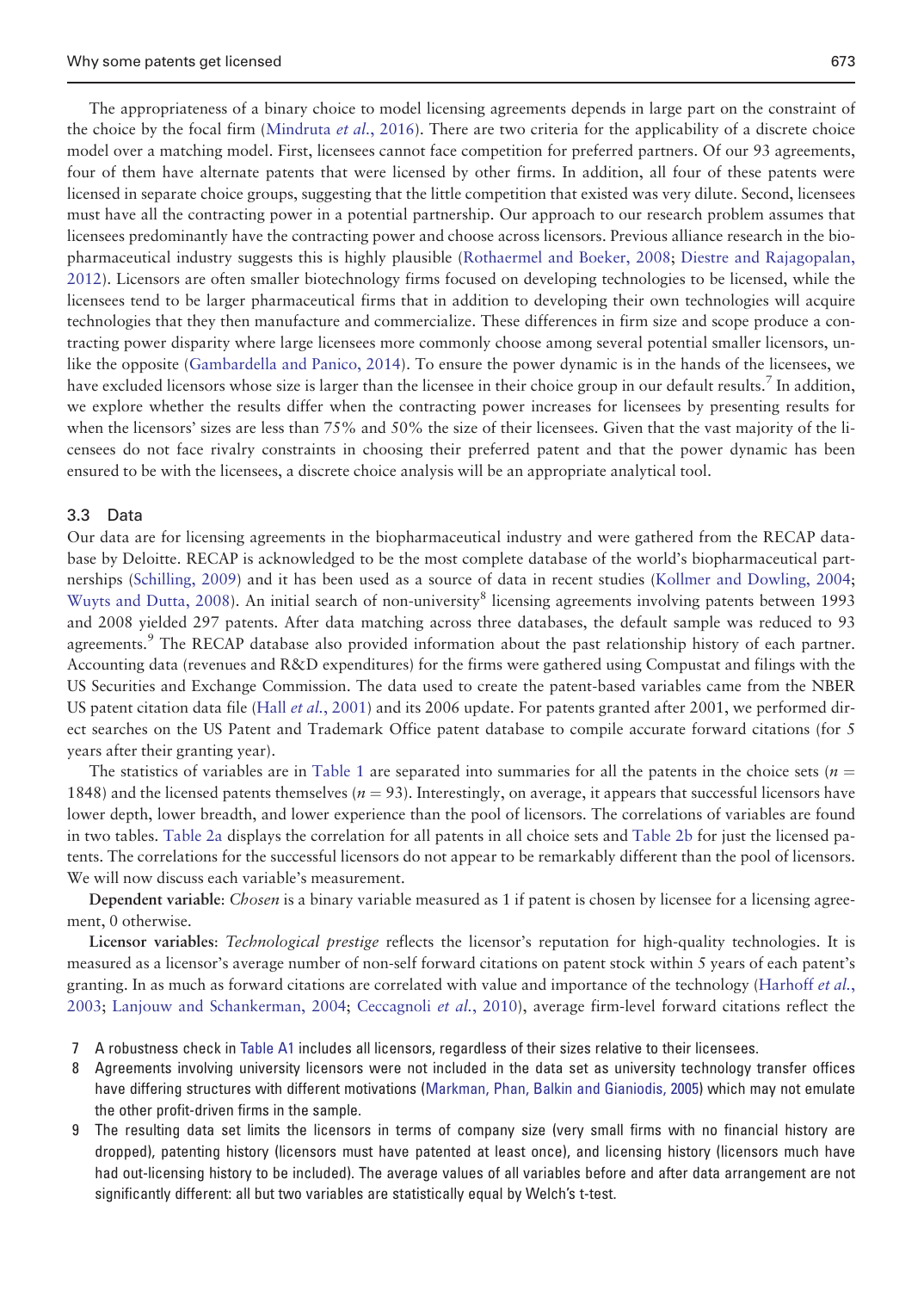### <span id="page-7-0"></span>Table 1. Statistics of variables

|                | Variable                           | Measure                                                                     |                                 | Mean | Std. Dev. | Min              | Max            |
|----------------|------------------------------------|-----------------------------------------------------------------------------|---------------------------------|------|-----------|------------------|----------------|
|                | Dependent variable:                |                                                                             |                                 |      |           |                  |                |
| $\mathbf{1}$   | Chosen                             | 1 if patent is chosen by licensee for a<br>licensing agreement, 0 otherwise |                                 | 0.05 | 0.2       | $\mathbf{0}$     | $\mathbf{1}$   |
|                | Licensor variables:                |                                                                             |                                 |      |           |                  |                |
| $\overline{2}$ | Licensor technological<br>prestige | Licensor's average number of non-self<br>forward citations on patent stock  | All patents<br>Licensed patents | 4.5  | 6.5       | $\mathbf{0}$     | 63.3           |
|                |                                    | within 5 years after patent granted                                         |                                 | 8.9  | 15.2      | $\mathbf{0}$     | 63.3           |
| 3              | Licensor depth                     | Number of patents granted to licensor in                                    | All patents                     | 2.3  | 1.4       | $\mathbf{0}$     | 6.3            |
|                |                                    | same IPC as licensed patent during<br>5 years before agreement, logged      | Licensed patents                | 0.4  | 0.7       | $\Omega$         | 3.3            |
| $\overline{4}$ | Licensor breadth                   | Number of different IPC classes in licen-                                   | All patents                     | 8.1  | 10.3      | $\mathbf{0}$     | 115            |
|                |                                    | sor patents that were granted within<br>5 years before agreement            | Licensed patents                | 2.2  | 2.5       | $\mathbf{0}$     | 10             |
| 5              | Licensor size                      | Licensor revenues in millions of \$US,<br>logged                            | All patents<br>Licensed patents | 4.2  | 3.1       | $-6.2$           | 10.6           |
|                |                                    |                                                                             |                                 | 2.1  | 3.3       | $-6.2$           | 9.7            |
| 6              | Licensor experience                | Number of license agreements during                                         | All patents                     | 15.1 | 14.9      | $\mathbf{0}$     | 94             |
|                |                                    | 5 years before agreement involving<br>the licensor                          | Licensed patents                | 9.6  | 14.1      | $\mathbf{0}$     | 56             |
| 7              | Licensor research                  | Licensor R&D expenditure divided by                                         | All patents                     | 14.7 | 128.3     | $\mathbf{0}$     | 4146.8         |
|                | intensity                          | licensor revenue                                                            | Licensed patents                |      |           |                  |                |
|                |                                    |                                                                             |                                 | 21.5 | 58.7      | 0.01             | 389.2          |
| 8              | Licensor research age              | Year of agreement minus year that licen-                                    | All patents                     | 10.6 | 6.8       | $\mathbf{0}$     | 31             |
|                |                                    | sor first applied for a patent                                              | Licensed patents                | 11.9 | 10.5      | $\boldsymbol{0}$ | 31             |
| 9              | Past relationships                 | Number of relationships between licen-                                      | All patents                     | 0.4  | 3.4       | $\mathbf{0}$     | 57             |
|                |                                    | see and licensor during 5 years before<br>agreement                         | Licensed patents                | 0.2  | 0.9       | $\Omega$         | 7              |
|                | Patent variables:                  |                                                                             |                                 |      |           |                  |                |
| 10             | Patent complexity                  | Number of technological claims made by<br>the patent                        | All patents<br>Licensed patents | 18.9 | 18.5      | 1                | 201            |
|                |                                    |                                                                             |                                 | 24.3 | 21.3      | $\mathbf{1}$     | 104            |
| 11             | Patent age                         | Year of agreement minus year patent                                         | All patents                     | 2.6  | 1.4       | $\mathbf{1}$     | 5              |
|                |                                    | was granted                                                                 | Licensed patents                |      |           |                  |                |
|                |                                    |                                                                             |                                 | 1.2  | 0.6       | $\mathbf{1}$     | $\overline{4}$ |
| 12             | Patent scope                       | Number of IPC categories listed on the<br>patent                            | All patents<br>Licensed patents | 2.5  | 1.5       | $\mathbf{1}$     | 17             |
|                |                                    |                                                                             |                                 | 2.3  | 1.4       | $\mathbf{1}$     | 7              |
| 13             | Patent citations                   | Number of backwards citations listed on                                     | All patents                     | 11.4 | 20.9      | $\theta$         | 211            |
|                |                                    | the patent                                                                  | Licensed patents                | 27.7 | 41.1      | $\mathbf{0}$     | 211            |

research reputation and technological legitimacy of a licensor. It is a firm-level characteristic that is particular to the licensing sector but could be applied to other technology-based but non-patenting industries by measuring references in industry reviews or technology awards. [Leone and Reichstein \(2012\)](#page-16-0) use a similar measurement as a control variable when determining the speed of licensee post-contractual invention but do not explore it deeply or hypothesized about it. [Kani and Motohashi \(2012\)](#page-16-0) also use the same measurement as a reflection of the potential demand for a licensor's technology, although they do not find that it is significantly related to licensing propensity.

Depth is the number of patents granted to a firm in same International Patent Categories (IPC) as the licensed patent during the 5 years before the agreement, logged. This variable indicates extent of a firm's existing knowledge in a particular technological area before a potential licensing agreement takes place and is similar to variables used in [Leone and Reichstein \(2012\)](#page-16-0) ("unfamiliarity") and [Sakakibara \(2010](#page-17-0)) ("proximity to licensed patent technology").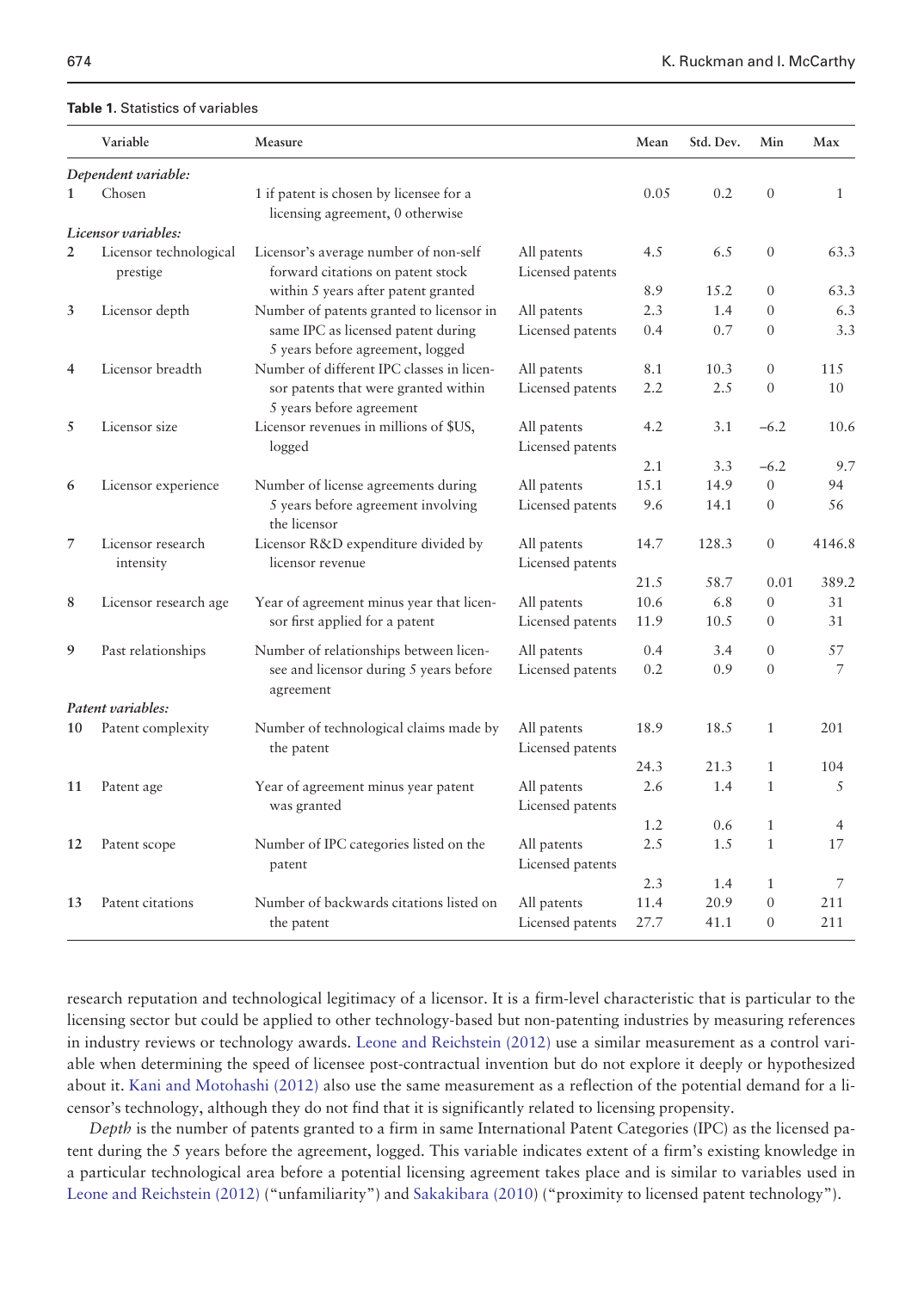<span id="page-8-0"></span>Table 2a. Correlation of variables, all patents ( $n = 1848$ )

|             | Variable                        | 1         | 2               | 3              | 4       | 5                       | 6              | 7       | 8    | 9               | 10      | 11           | 12        | -13 |
|-------------|---------------------------------|-----------|-----------------|----------------|---------|-------------------------|----------------|---------|------|-----------------|---------|--------------|-----------|-----|
| 1           | Chosen                          | 1         |                 |                |         |                         |                |         |      |                 |         |              |           |     |
| 2           | Licensor technological prestige | $-0.16$ 1 |                 |                |         |                         |                |         |      |                 |         |              |           |     |
| 3           | Licensor depth                  |           | $-0.32 -0.15$   | $\overline{1}$ |         |                         |                |         |      |                 |         |              |           |     |
| 4           | Licensor breadth                | $-0.13$   | $-0.07$         | 0.24           | 1       |                         |                |         |      |                 |         |              |           |     |
| 5           | Licensor size                   |           | $-0.16$ $-0.06$ | 0.32           | 0.47    | $\overline{1}$          |                |         |      |                 |         |              |           |     |
| 6           | Licensor experience             |           | $-0.08$ $-0.04$ | 0.3            | 0.18    | 0.63                    | $\overline{1}$ |         |      |                 |         |              |           |     |
| $7^{\circ}$ | Licensor research intensity     | 0.01      | 0.01            | $-0.06$        | $-0.05$ | $-0.25$                 | $-0.08$        | -1      |      |                 |         |              |           |     |
| 8           | Licensor research age           |           | $0.04 -0.14$    | 0.19           | 0.11    | 0.37                    | 0.29           | $-0.04$ |      |                 |         |              |           |     |
| 9           | Past relationships              | $-0.01$   | $-0.02$         | $-0.004$       | 0.01    | 0.14                    | 0.22           | $-0.01$ | 0.02 |                 |         |              |           |     |
|             | 10 Patent complexity            | 0.07      | 0.14            | 0.04           | $-0.03$ |                         | $-0.10 - 0.09$ | 0.01    |      | $-0.07 -0.02$   |         |              |           |     |
|             | 11 Patent age                   | $-0.23$   | $-0.08$         | 0.11           | $-0.01$ | 0.12                    | 0.09           | $-0.01$ |      | $0.26 -0.01$    | $-0.05$ |              |           |     |
|             | 12 Patent scope                 |           | $-0.02$ $-0.04$ | 0.01           | $-0.02$ | $-0.02$                 | 0.06           | 0.02    |      | $-0.04$ $-0.02$ |         | $0.06 -0.01$ |           |     |
| 13          | Patent citations                | 0.18      | 0.28            | $-0.01$        |         | $-0.06$ $-0.14$ $-0.13$ |                | 0.01    |      | $-0.09 -0.02$   | 0.17    | $-0.09$      | $-0.04$ 1 |     |
|             |                                 |           |                 |                |         |                         |                |         |      |                 |         |              |           |     |

**Table 2b.** Correlation of Variables, licensed patents ( $n = 93$ )

|    | Variable                        | 2            | 3       | 4       | 5              | 6              | 7              | 8       | 9              | 10           | 11      | 12             | 13             |
|----|---------------------------------|--------------|---------|---------|----------------|----------------|----------------|---------|----------------|--------------|---------|----------------|----------------|
| 2  | Licensor technological prestige | $\mathbf{1}$ |         |         |                |                |                |         |                |              |         |                |                |
| 3  | Licensor depth                  | 0.28         | 1       |         |                |                |                |         |                |              |         |                |                |
| 4  | Licensor breadth                | 0.28         | 0.49    | 1       |                |                |                |         |                |              |         |                |                |
| 5. | Licensor size                   | 0.34         | 0.37    | 0.28    | $\overline{1}$ |                |                |         |                |              |         |                |                |
| 6  | Licensor experience             | 0.3          | 0.16    | 0.19    | 0.68           | $\overline{1}$ |                |         |                |              |         |                |                |
| 7  | Licensor research intensity     | $-0.15$      | $-0.16$ | $-0.21$ | $-0.54$        | $-0.16$        | $\overline{1}$ |         |                |              |         |                |                |
| 8  | Licensor research age           | $-0.15$      | $-0.09$ | $-0.01$ | $-0.08$        | $-0.13$        | $-0.01$        |         |                |              |         |                |                |
| 9  | Past relationships              | 0.12         | $-0.09$ | $-0.07$ | 0.03           | $-0.02$        | $-0.07$        | 0.17    | $\overline{1}$ |              |         |                |                |
| 10 | Patent complexity               | 0.12         | $-0.13$ | $-0.12$ | 0.09           | 0.08           | $-0.04$        | 0.21    | 0.13           | $\mathbf{1}$ |         |                |                |
| 11 | Patent age                      | 0.14         | 0.28    | 0.14    | 0.31           | 0.28           | $-0.1$         | 0.16    | 0.06           | $-0.01$      |         |                |                |
| 12 | Patent scope                    | 0.03         | 0.14    | $-0.04$ | 0.04           | 0.15           | $-0.01$        | 0.03    | $-0.08$        | $-0.01$      | 0.12    | $\overline{1}$ |                |
| 13 | Patent citations                | 0.52         | 0.07    | 0.06    | $-0.03$        | $-0.14$        | 0.01           | $-0.18$ | $-0.06$        | 0.18         | $-0.05$ | $-0.16$        | $\overline{1}$ |
|    |                                 |              |         |         |                |                |                |         |                |              |         |                |                |

Breadth is the technological scope of a firm's past patenting efforts. The broader a firm's patent stock, the more diverse is its own internal research spectrum and the better it is able to convey specific knowledge to third-parties. It is measured as the number of different IPC classes the firm patented in during the 5 years before the agreement. This particular measurement of technological breadth follows [Zhang and Baden-Fuller \(2010\)](#page-18-0) and [Leone and Reichstein's](#page-16-0) [\(2012\)](#page-16-0) "technological diversity" variable.<sup>10</sup>

Drawing on prior studies on the motivations and capability to license, Size is measured as firm revenues in millions of \$US (logged); *Experience* is the number of licensing agreements a licensor has been involved with during the 5 years before agreement. As it has been shown that firms use the same internal division of experts to facilitate both inward and outward licensing agreements, the experience variable combines historical experience in both types of agreements. [Lowe and Taylor \(1998\)](#page-17-0) found that firms that are proficient at inward licensing are often proficient in outward and vice versa, due to shared resources. We also measure Research intensity as research and development (R&D) expenditure divided by revenues. As this variable is broad in its measurement, its impact in this analysis is limited. Research age is measured as the year of the licensing agreement minus the year that the licensor first applied for a patent [\(Leone and Reichstein, 2012](#page-16-0)); Past relationships is the number of relationships between the licensor and

10 We also perform a robustness check where this variable is measured as (1 – Herfindahl index of the IPC's that a firm has patented in). The results (not shown) are very similar.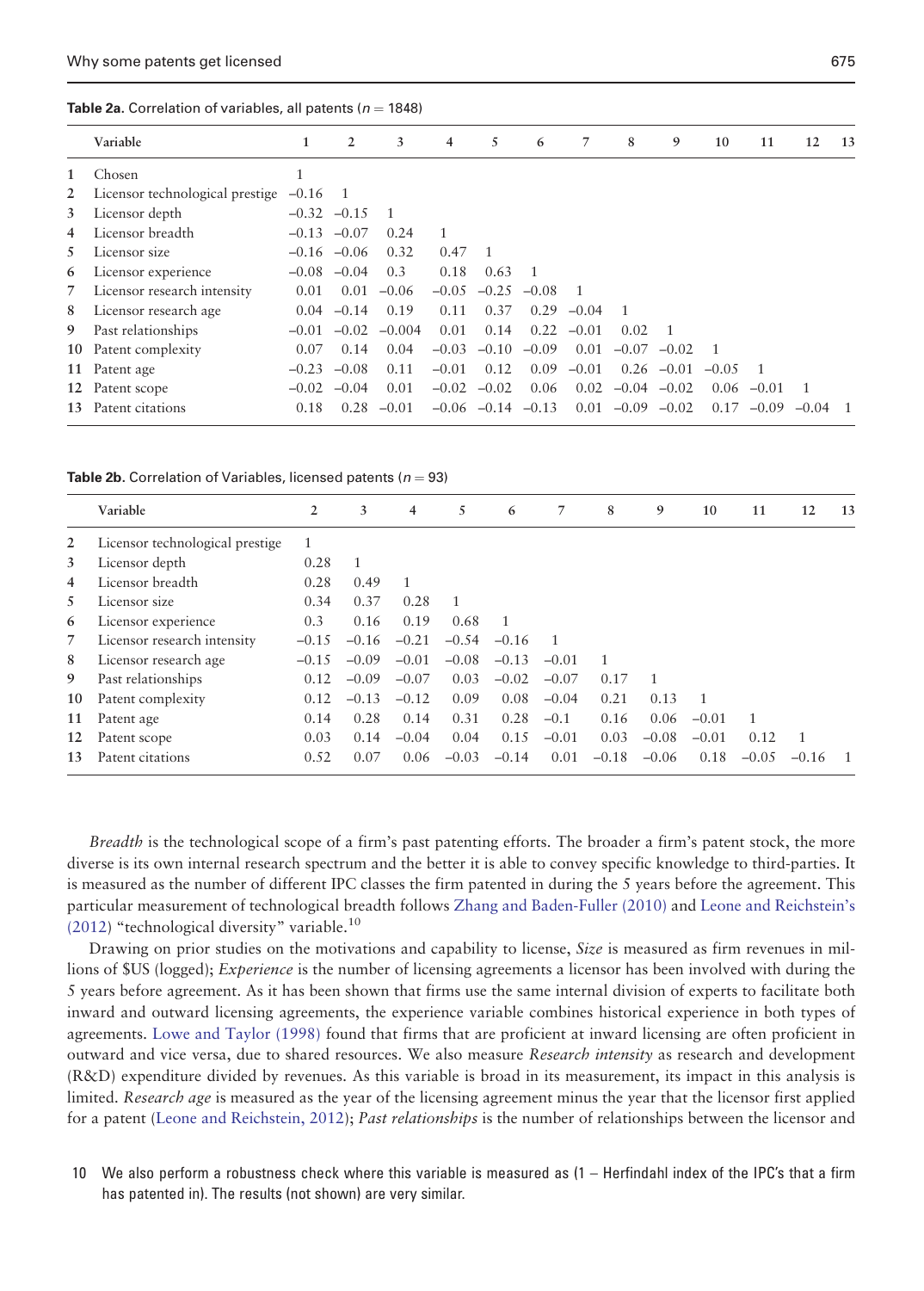licensee during the 5 years before agreement ([Vanhaverbeke](#page-17-0) *et al.*, 2002). The types of relationships are broadly defined and can include licensing, alliances, or co-development agreements.

Patent variables: Patent complexity is the number of technological claims made by the patent [\(Lanjouw, 1999;](#page-16-0) [Palomeras, 2007](#page-17-0); [Sakakibara, 2010\)](#page-17-0). Patent age is measured as the year of licensing agreement minus the year the pa-tent was granted [\(Sakakibara, 2010\)](#page-17-0) and is an indicator of remaining patent life. Patent scope is the number of IPCs listed on the patent [\(Gambardella](#page-16-0) et al., 2007; [Sakakibara, 2010\)](#page-17-0). Patent citations is the number of backward citations listed on the patent ([Palomeras, 2007\)](#page-17-0) which captures the innovativeness of the technology.

#### 3.4 Results

[Table 3](#page-10-0) reports the conditional logit regression results for the licensee choice of a patent to in-license. Given the nonlinear nature of the dependent variable [\(Ai and Norton, 2003\)](#page-14-0), the interactions were interpreted as multiplicative rather than additive [\(Buis, 2010](#page-15-0)). Thus, odds ratios are reported which is equivalent to the exponent of the coefficients of the respective variables.<sup>11</sup> For instance, the estimated odds ratio for licensor size in Column 1 of [Table 3](#page-10-0) is 0.78. This is interpreted as follows: as licensor size increases by 1 unit (\$10 million), the likelihood of an agreement decreases by 22%.

Columns 1–3 in [Table 3](#page-10-0) display the results for the licensor explanatory, licensor control, and patent variables, respectively. Column 4 shows the regression with all the variables included and Column 5 includes an interaction term of licensor depth and breadth. The results indicate that licensors with strong technological prestige are more likely to be identified and have their patents chosen for a licensing agreement. A licensor's research reputation and technological legitimacy can act as a beacon to increase the chances that its patent will be chosen by a licensee. Consistent with [Kim, 2009](#page-16-0); [Kani and Motohashi, 2012;](#page-16-0) [Kim and Vonortas, 2006b](#page-16-0), patents owned by licensors that have extensive licensing experience are more likely to be licensed. The identification and communication afforded by experienced licensing teams makes a licensor more attractive for a licensing partnership.

Unexpectedly, patents owned by licensors with strong knowledge depth in the patent's technological area or with strong knowledge breadth were less likely to be chosen for a licensing agreement. This suggests that licensors with strong knowledge depth or breadth are unattractive to potential licensees when compared to other licensors with similar technology and less depth or breadth. Although these results were unexpected, it bears noting that knowledge depth (when measured as general patent stock) has had inconsistent results in the alliance literature. [Colombo](#page-15-0) et al. [\(2006\)](#page-15-0) and [Rothaermel and Boeker \(2008\)](#page-17-0) found patent stock to be positively related to alliance formation, while [Stern, Dukerich and Zajac \(2014\)](#page-17-0) found it to be the opposite. The search literature may offer an explanation for the negative result found in this study. [Katila and Ahuja \(2002\)](#page-16-0) found that too much depth will negatively impact innovativeness because building on the same knowledge is subject to diminishing returns, and reusing existing knowledge can make an organization rigid and become trapped in an existing technological competency. They also found that too much breadth (or "search scope") reduces innovativeness because the firm's ability to respond to new information correctly reduces and eventually the costs of integration exceed the benefits of acquiring new knowledge [\(Laursen and Salter, 2006](#page-16-0)). It appears that these findings are mirrored in our study in that licensees are less likely to choose patents owned by licensors with strong knowledge depth or breadth (on their own) perhaps due to concerns about their internal rigidity and thin spread of research resources.

In an attempt to better understand the perplexing results for licensor depth and breadth, we add an interaction term composed of the two variables into the analysis. We find that patents owned by licensors with both depth and breadth are more likely to be chosen for a licensing agreement. Using the results in Column 5, the negative effect of licensor breadth  $(-23%)$  is reversed by 9% when paired with a licensee whose average number of citations in the same IPC as the licensed patent increased by 10. These results are consistent with results in the search literature [\(Katila and Ahuja, 2002\)](#page-16-0) which found that firm depth and breadth are positively related to firm innovativeness through the resulting knowledge uniqueness and absorptive capacity afforded by the mutual reciprocation of the two combined characteristics. In the same way that licensor depth and breadth increase organizational learning and firm innovativeness, they would also combine to increase a licensor's ability to license-out. Technological depth and technological breadth interact with each other to produce a combined balance of knowledge that suits exploratory and problem-solving technology transfer situations ([Katila and Ahuja, 2002](#page-16-0)). This complementary interaction allows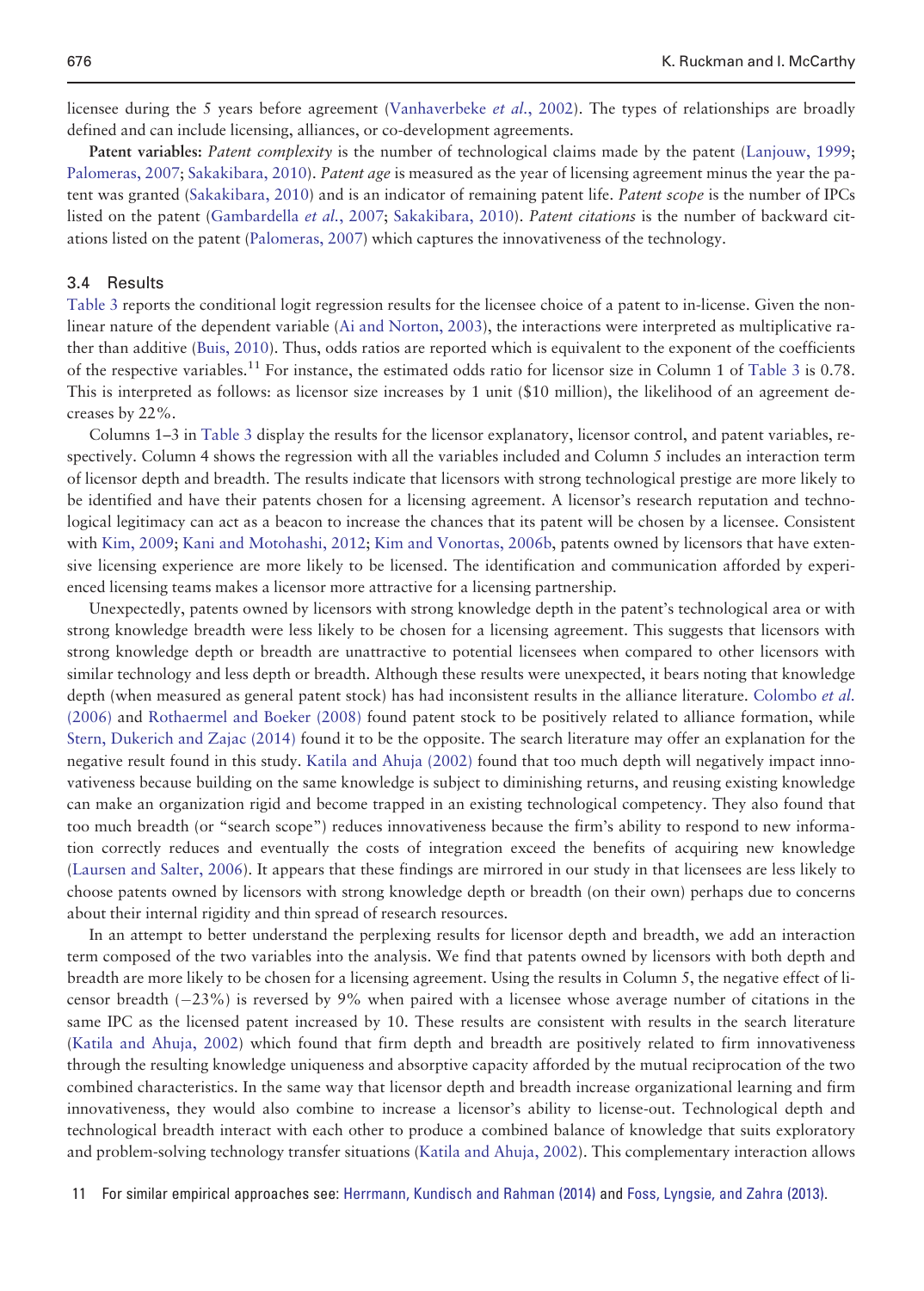<span id="page-10-0"></span>

| Table 3. Conditional logit regressions            |                                        |                     |                                               |                                       |                                        |                                                             |                                                             |
|---------------------------------------------------|----------------------------------------|---------------------|-----------------------------------------------|---------------------------------------|----------------------------------------|-------------------------------------------------------------|-------------------------------------------------------------|
| Variables                                         |                                        |                     | Licensors smaller than licensees <sup>a</sup> |                                       |                                        | Licensors smaller than<br>75% size of licensee <sup>b</sup> | Licensors smaller than<br>50% size of licensee <sup>c</sup> |
|                                                   | Column <sub>1</sub>                    | Column <sub>2</sub> | Column 3                                      | Column <sub>4</sub>                   | Column 5                               | Column 6                                                    | Column <sub>7</sub>                                         |
| Licensor technological prestige<br>Licensor depth | $0.14(0.035)^***$<br>$1.07(0.016)$ *** |                     |                                               | $0.14(0.044)$ ***<br>$1.06(0.024)$ ** | $0.10(0.036)$ ***<br>$1.06(0.025)$ *** | $0.08(0.040)***$<br>$1.04(0.034)$ ***                       | $0.02(0.014)$ ***<br>$1.08(0.048)$ *                        |
| Licensor breadth                                  | $0.73(0.050)^{***}$                    |                     |                                               | $0.83(0.071)$ **                      | $0.77(0.079)*$                         | $0.74(0.091)$ **                                            | $0.73(0.094)$ **                                            |
| Licensor breadth* Licensor depth                  |                                        |                     |                                               |                                       | $1.09(0.043)$ **                       | $1.16(0.075)$ **                                            | $1.30(0.083)$ ***                                           |
| Licensor size                                     |                                        | $0.56(0.039)$ ***   |                                               | 0.85(0.092)                           | 0.84(0.094)                            | $0.75(0.105)$ **                                            | $0.72(0.128)$ *                                             |
| Licensor experience                               |                                        | 1.02(0.015)         |                                               | $1.04(0.021)$ **                      | $1.04(0.020)**$                        | 0.94(0.042)                                                 | .02(0.049)                                                  |
| Licensor research intensity                       |                                        | $0.99(0.002)$ **    |                                               | 0.99(0.005)                           | 0.99(0.006)                            | 0.99(0.007)                                                 | (.00(0.009)                                                 |
| Licensor research age                             |                                        | $1.10(0.020)**$     |                                               | $1.11(0.031)$ ***                     | $1.11(0.032)^{***}$                    | $1.15(0.039)$ ***                                           | $1.18(0.050)$ ***                                           |
| Past relationships                                |                                        | 0.94(0.131)         |                                               | 0.97(0.131)                           | 0.98(0.130)                            | 1.02(0.258)                                                 | $2.57(1.306)^*$                                             |
| Patent complexity                                 |                                        |                     | 1.01(0.005)                                   | 1.01(0.011)                           | 1.01(0.011)                            | 1.01(0.013)                                                 | 0.98(0.016)                                                 |
| Patent age                                        |                                        |                     | $0.22(0.045)$ ***                             | $0.30(0.081)$ ***                     | $0.31(0.082)$ ***                      | $0.11(0.055)$ ***                                           | $0.09(0.058)$ ***                                           |
| Patent scope                                      |                                        |                     | 0.94(0.065)                                   | 0.89(0.101)                           | 0.88(0.102)                            | 0.78(0.132)                                                 | $0.65(0.143)$ **                                            |
| Patent citations                                  |                                        |                     | $1.02(0.005)***$                              | $1.02(0.007)$ ***                     | $1.02(0.008)$ ***                      | $1.02(0.010)**$                                             | $1.03(0.009)***$                                            |
| Statistics                                        |                                        |                     |                                               |                                       |                                        |                                                             |                                                             |
| Log-Likelihood:                                   | $-115.2$                               | $-220.4$            | $-192.0$                                      | $-65.1$                               | $-63.7$                                | $-47.1$                                                     | $-34.6$                                                     |
| Wald Chi-squared:                                 | $d.f.)$ ***<br>325.5 (3                | 115.1 (5 d.f.)***   | $171.8(4 d.f.)$ ***                           | 425.7 (12 d.f.)***                    | 428.4 (13 d.f.)***                     | 349.2 (13 d.f.)***                                          | 318.9 (13 d.f.)***                                          |
| Pseudo R-squared:                                 | 0.59                                   | 0.21                | 0.31                                          | 0.77                                  | 0.77                                   | 0.79                                                        | 0.82                                                        |
| Number of choice groups:                          | 93                                     | 93                  | 93                                            | 93                                    | 93                                     | $\overline{7}$                                              | 69                                                          |
| Number of observations:                           | 1848                                   | 1848                | 1848                                          | 1848                                  | 1848                                   | 1452                                                        | 1276                                                        |

\*\*\* indicates significance at < 1%, \*\*<5%, \*<10%. Odds ratios reported. \*\*\* indicates significance at  $<$  1%, \*\* $<$  5%, \*  $<$  10%. Odds ratios reported.

b: Mean size of licensees; 7.9, mean size of potential licensors: 2.9, mean size of chosen licensors: 1.1.<br>c: Mean size of licensees: 8.0, mean size of potential licensors: 1.8, mean size of chosen licensors: 0.7. a: Mean size of licensees: 7.8, mean size of potential licensors: 4.3, mean size of chosen licensors: 2.1. a: Mean size of licensees: 7.8, mean size of potential licensors: 4.3, mean size of chosen licensors: 2.1. b: Mean size of licensees: 7.9, mean size of potential licensors: 2.9, mean size of chosen licensors: 1.1. c: Mean size of licensees: 8.0, mean size of potential licensors: 1.8, mean size of chosen licensors: 0.7.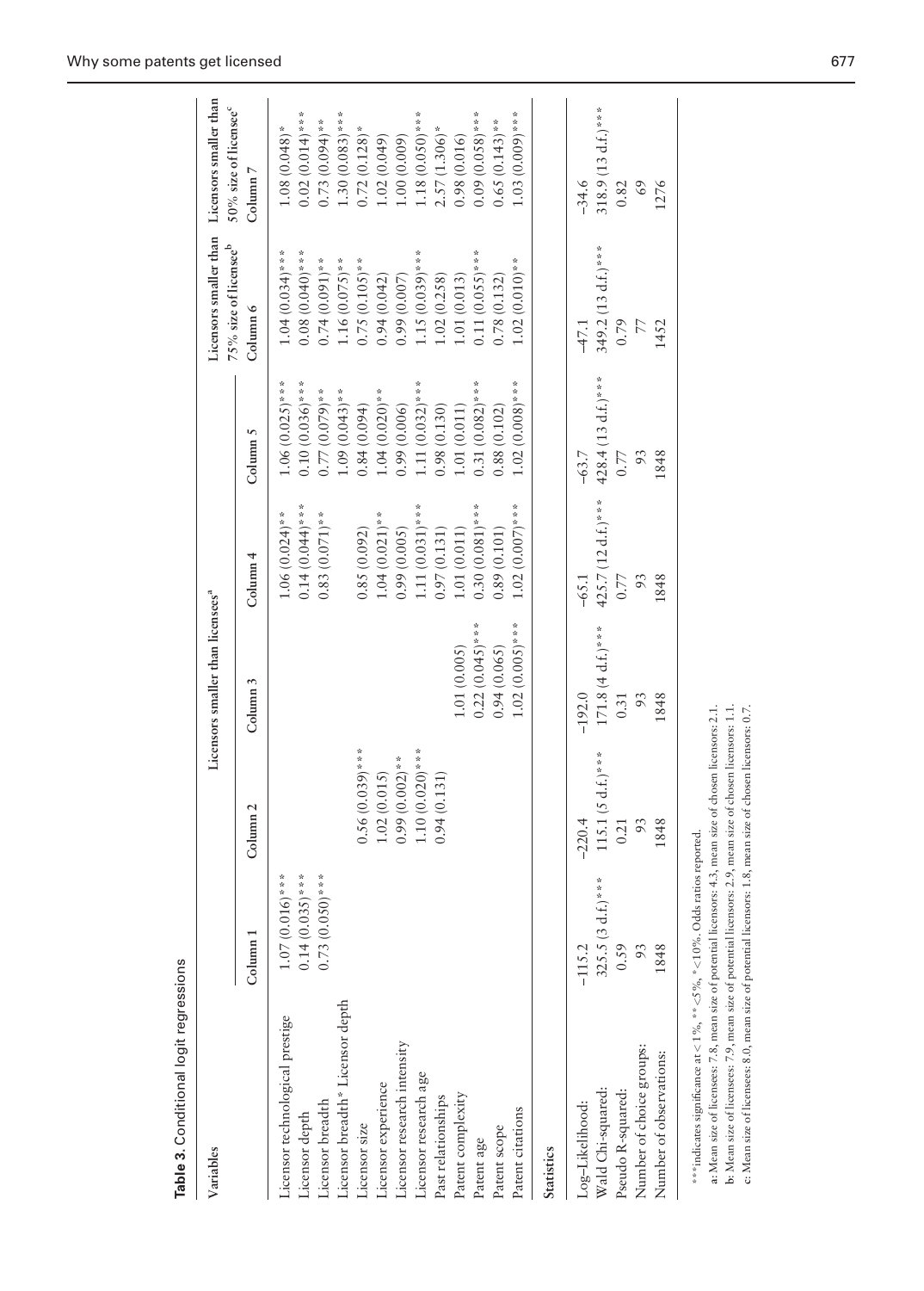firms to create new, unique combinations of knowledge that can be developed and eventually commercialized (Winter, 1984: 293). Thus, the mutual reciprocity afforded by licensor technological depth and breadth make them attractive to licensees who wish to learn from a licensor. In sum, licensor technological depth and breadth combine to produce an ability where the licensor has a balance of both deep and broad knowledge bases that help to expertly and efficiently convey ideas.

The results indicate that patents owned by licensors that have been patenting for a long time (consistent with [Ceccagnoli and Jiang, 2013\)](#page-15-0) are more likely to be licensed. We find that newer patents with more patent life remain-ing have a higher chance of being licensed which is in direct contradiction of [Ceccagnoli](#page-15-0) et al. (2010). Perhaps more surprisingly, we do not find any significant connection between two parties having a past relationship and the likelihood of a new agreement. This goes against the familiarity principle that has been empirically supported in licensing studies [\(Kim and Vonortas, 2006a;](#page-16-0) [Kim, 2009\)](#page-16-0) as well as alliance studies ([Diestre and Rajagopalan, 2012,](#page-15-0) [Stern](#page-17-0) et al.[, 2014\)](#page-17-0). The contradictory results are perhaps explained by the difference in methodologies, where in the previously used pairwise probability method, some partner characteristics in successful alliances were artificially elevated in significance as they were being compared to a large number of unrealistic alliance partners. In terms of patentlevel characteristics, we find that those patents with more extensive backwards citations, reflecting innovativeness (consistent with [Palomeras, 2007](#page-17-0)), are more likely to be licensed. [Gambardella](#page-16-0) et al. (2007) found that patents with complexity and scope are more likely to be licensed; however, we find no such significant relationship.

The impact of licensor size on the likelihood of a licensing agreement has had inconsistent results in the literature. [Kim \(2009\)](#page-16-0) and [Kim and Vonortas \(2006a\)](#page-16-0) found that larger licensor size leads to higher chances of an agreement, while [Gambardella](#page-16-0) *et al.* (2007) and [Kani and Motohashi \(2012\)](#page-16-0) find the opposite. At first, it may appear that our results uphold a negative relationship between licensor size and licensing likelihood; however, since our data set has been selected on the basis of the size relationship between licensee and licensor, we cannot draw too much conclusion from these results. However, the inconsistent results in the literature suggest a complex relationship that we choose to examine more closely. Columns 6 and 7 replicate the model on a smaller sample size where a licensee size relative to potential licensors in each choice group gets progressively larger. Increasing the relative power position of the licensee over its prospective licensors ensures that licensees face little constraints in their decisions and that a discrete choice model is the appropriate analysis tool for our context [\(Mindruta](#page-17-0) *et al.*, 2016). It will also allow us to detect any changes in the attractiveness of licensor attributes as the licensee gains more negotiation strength. Column 5 (and all the other results report in this study unless explicitly stated otherwise) involve licensors smaller in size than the licensee in their choice group. Column 6 includes only licensors that are smaller than 75% of the size of the licensees in their choice group and Column 7 are for 50% the size. Licensor research age, the combination of licensor breadth and depth and patent age and backwards citations largely retain their appeal as licensee size relative to licensor size increase. Surprisingly, as the size of licensees increase relative to its potential licensors, licensees prefer to license patents owned by increasingly smaller firms and licensees do not appear to find licensor experience or technological prestige as attractive as they did when the licensors were larger. The past relationship between licensor and licensee weakly becomes a determinant of licensing likelihood and licensees increasingly prefer the scope of the patent to be narrow. To sum up, as the size-power dynamic increase in the favor of licensees, they prefer to choose patents and licensors that are technologically focused with few patents in their area, yet have been researching for a long time. It appears that when licensees are arguably unrestricted with patent choice, they look for patents that will satisfy one particular technical need that is owned by a small but familiar licensor, thus reducing the transaction costs associated with negotiations and probably subsequent payouts.

We offer the model estimated using random effects instead of the fixed effects used in conditional logit as a ro-bustness check in [Table 4.](#page-12-0)<sup>12</sup> One of the advantages of the random effects model is that it easily allows for multiple layers of random effects. Columns 1 and 2 include random effects for each choice group and Column 3 adds a layer of random effects on each individual patent in each choice set to account for latent characteristics such as patent quality. The results are robust to the conditional logit results found in [Table 3](#page-10-0) and remain remarkably consistent, indicating the lack of latent heterogeneity in the data set.

12 Although a random effects model allows us to include choice-group-specific variables (such as licensee characteristics), we choose to estimate the same variables in the condition logit analysis to be consistent and comparable across both results. Also, the licensee variables do not vary enough across observations to make them reliably estimated.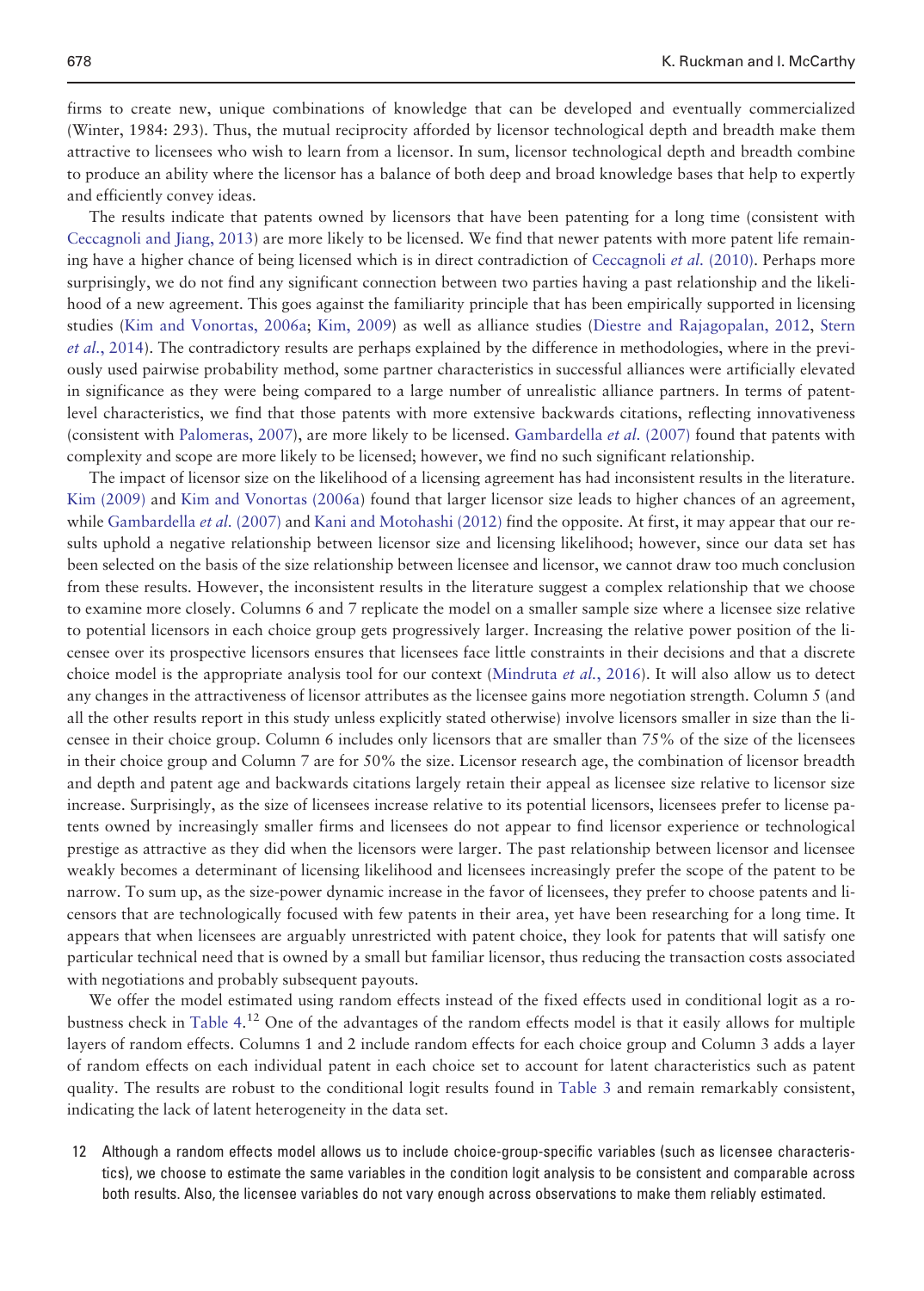#### <span id="page-12-0"></span>Table 4. Mixed logit regressions

| Variables                         | Column 1            | Column <sub>2</sub> | Column 3             |
|-----------------------------------|---------------------|---------------------|----------------------|
| Licensor technological prestige   | $1.03(0.015)$ **    | $1.04(0.015)$ ***   | $1.04(0.016)$ **     |
| Licensor depth                    | $0.19(0.039)$ ***   | $0.12(0.032)$ ***   | $0.12(0.028)$ ***    |
| Licensor breadth                  | $0.75(0.046)$ ***   | $0.70(0.054)$ ***   | $0.70(0.052)$ ***    |
| Licensor breadth * Licensee depth |                     | $1.12(0.034)$ ***   | $1.12(0.032)$ ***    |
| Licensor size                     | $0.85(0.065)$ **    | $0.86(0.065)$ *     | $0.86(0.068)$ *      |
| Licensor experience               | $1.05(0.017)$ ***   | $1.05(0.017)$ ***   | $1.05(0.017)$ ***    |
| Licensor research intensity       | 0.99(0.002)         | 0.99(0.002)         | 0.99(0.002)          |
| Licensor research age             | $1.12(0.025)$ ***   | $1.13(0.026)$ ***   | $1.13(0.027)$ ***    |
| Past relationships                | 0.92(0.155)         | 0.92(0.074)         | 0.92(0.151)          |
| Patent complexity                 | 1.00(0.008)         | 1.00(0.009)         | 1.00(0.009)          |
| Patent age                        | $0.23(0.055)$ ***   | $0.22(0.055)$ ***   | $0.22(0.051)$ ***    |
| Patent scope                      | 0.98(0.092)         | 0.98(0.095)         | 0.98(0.097)          |
| Patent citations                  | $1.02(0.006)$ ***   | $1.02(0.006)$ ***   | $1.02(0.006)$ ***    |
| Constant                          | 2.01(1.021)         | $2.62(1.395)$ *     | $2.61(1.432)$ *      |
| <b>Statistics</b>                 |                     |                     |                      |
| Log-likelihood:                   | $-145.5$            | $-142.7$            | $-145.7$             |
| Wald Chi-squared:                 | 131.1 (12 d.f.) *** | 118.4 (13 d.f.) *** | $167.1(13 d.f.)$ *** |
| Random effects: choice sets       | yes                 | yes                 | yes                  |
| Random effects: patents           | no                  | no                  | yes                  |

Odds ratios reported.

\*\*\*indicates significance at <  $1\%$ , \*\*<5%, \*<10%.

Number of observations: 1848. Number of choice groups: 93.

# 4. Discussion section

In this article, we explored what determines the likelihood a licensee will choose to in-license a specific patent over other similar patents. From the perspective of licensing propensity, our arguments and results add to prior research focused on how licensor motivations ([Arora and Fosfuri, 2003;](#page-14-0) [Fosfuri, 2006;](#page-15-0) [Gambardella](#page-16-0) et al., 2007; [Motohashi,](#page-17-0) [2008\)](#page-17-0) and licensor capabilities impact their tendency to license-out [\(Kim and Vonortas, 2006b](#page-16-0); [Motohashi, 2008;](#page-17-0) [Wuyts and Dutta, 2008](#page-18-0); [Kani and Motohashi, 2012\)](#page-16-0). By considering the licensor characteristics that lead licensees to choose certain licensors, we make a contribution that also incorporates the demand side of licensing, a perspective that few researchers have studied. We now explain how the findings from our study help scholars and managers better understand why some patents are selected for a licensing agreement.

#### 4.1 Implications for research

Our findings add to the economics- and capability-based arguments as to why licensors and their patents get chosen. We demonstrate support for the view that licensor prestige increases the likelihood a licensor and its patent will be chosen over other licensors with similar patents. This suggests that licensors emit reputational signals to licensees and that these create what organizational theorists call a "status-based model" of selection [\(Podolny, 1993](#page-17-0)). In the context of technology licensing, this implies that the market for patented technologies is not just a matter of predicting future revenue streams. It is also influenced by a licensor's standing in the market, as derived by quality of their prior research outputs. This is interesting as the finding suggests that the standing or prestige of the licensor rather than the quality of its patent alone influences its success in licensing-out.

A second major implication of our study is the provision of an organizational learning explanation for licensing-out success. Our results provide support for the view that experience enhances a licensor's ability to license-out. This contributes to and extends the concept that licensing-out is a capability where effective licensors accumulate the specific knowledge, people, and routines required to succeed at licensing ([Fosfuri, 2006\)](#page-15-0). However, we suggest these resources and their advantages are not only important for being able to license-out but they also play a role in the demand side of licensing by helping licensors to be identified and evaluated by licensees.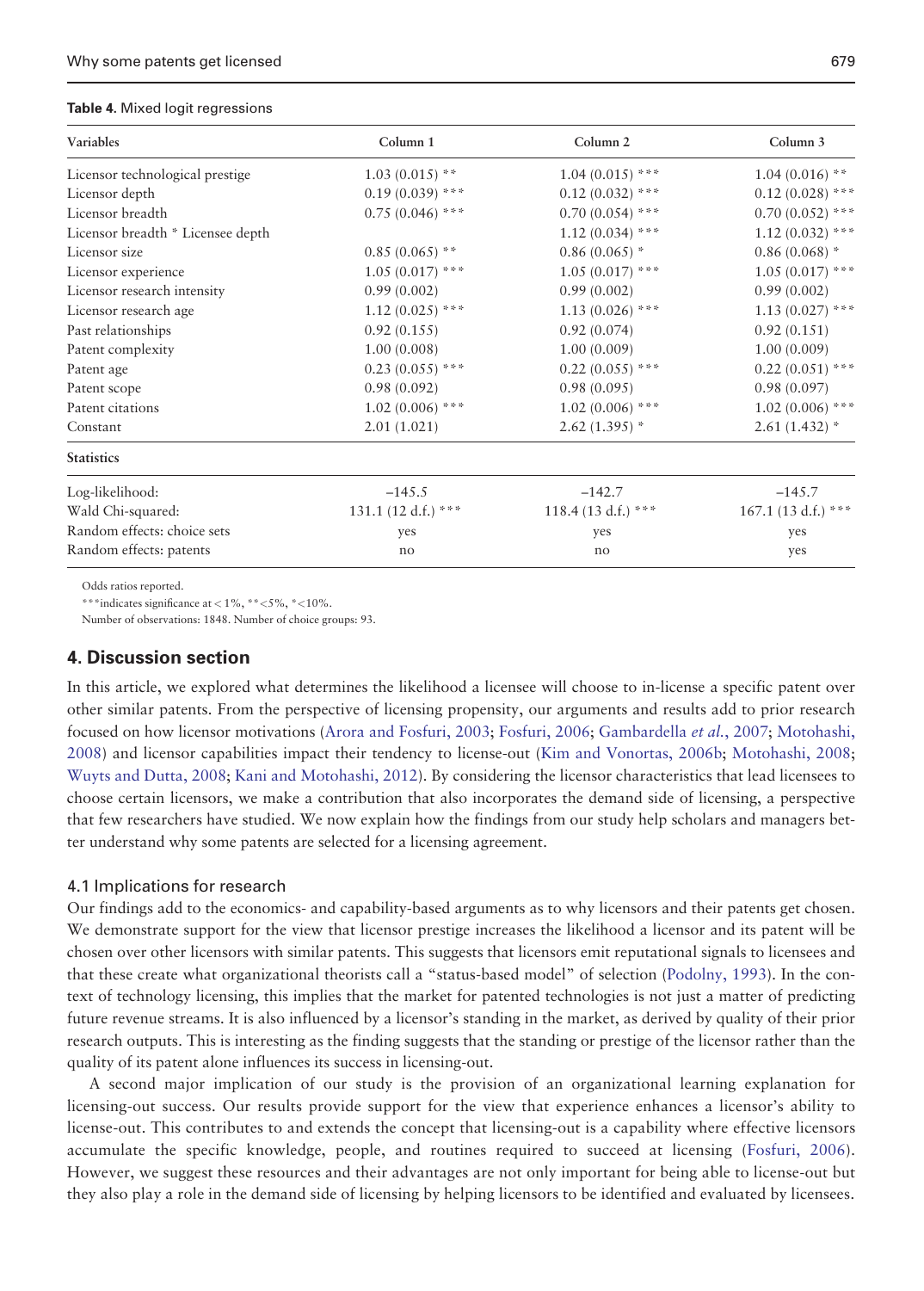Third, our study has theoretical implications for understanding how technological search and technology transfer impact the technology transfer element of a licensor's ability to license-out. There is a well-established optimal licensing contract literature ([Gallini and Wright, 1990;](#page-16-0) [Beggs, 1992\)](#page-15-0) of which some studies are concerned with how knowledge transfer affects the terms in a licensing contract ([Arora, 1995;](#page-14-0) [Macho-Stadler et al, 1996](#page-17-0); [Hegde, 2014](#page-16-0)). These studies focus on the knowledge transfer terms in the agreement contracts and do not consider, to any extent, the characteristics of the firms (other than basic size, previous history, and age). Our finding that licensor technological breadth and depth combine to create an environment for effective knowledge transfer contributes to this literature. It shows how this potential knowledge transfer would affect the likelihood of an agreement occurring in the first place. This is an important implication as firms can vary significantly in technological depth and technological breadth, and thus being able to appropriately balance depth and breadth can be vital to licensing success.

Finally, our empirical methodology is also an important contribution. We group each licensee with the patent it licensed and used topic modeling techniques to identify similar licensable patents. This allows for tighter and more controlled analysis than previous models which enlisted a simple binary analysis of the pairings of all known licensees and licensors without regard to technological motivation (e.g., see [Kim and Vonortas, 2006a,](#page-16-0) in the licensing context and [Colombo](#page-15-0) et al., 2006, in the alliance context). By identifying technologically similar patents, we are able to incorporate the demand side of the licensing transaction which previously had been under-represented in licensing literature [\(Arora and Gambardella, 2010b](#page-15-0)). Furthermore, the use of a new methodology encourages us to examine the significance of variables previously thought to influence licensing probability using prior methodologies. In particular, we could not confirm that a previous relationship between a licensor and licensee would contribute to their licensing likelihood, despite the findings from previous studies ([Kim and Vonortas, 2006a;](#page-16-0) [Kim, 2009](#page-16-0)). We did, however, confirm existing evidence that licensors with long patenting history ([Ceccagnoli and Jiang, 2013\)](#page-15-0) and patents with extensive backward citations [\(Palomeras, 2007](#page-17-0)) are more likely to be licensed.

#### 4.2 Implications for practice

A better understanding of why a particular patent is licensed over other technologically similar patents also has important implications for managers. Our findings suggest a few situations when managers' attention to their own characteristics can impact licensing-out success. First, building and maintaining licensor prestige can be a source of licensing-out advantage for licensors. This is because licensees are not just making licensing decisions based on quality of the patented technology, but also on the standing of and technological fit with the licensor. Given that the costs and rewards of licensing can be significant, this finding highlights the importance for licensors to consider the latent value that their prior innovation activities signal to prospective licensees. In addition to producing innovations to enhance a product portfolio and compete in markets, the quantity and quality of the associated research resources can help to attract future licensing partners.

Second, licensing experience increases a licensor's ability to license-out. Learning-by-doing builds over time and a history of licensing allows firms to acquire knowledge and capabilities that can be utilized in future licensing transactions. It may also be possible that proactive licensing-out also involves licensors making themselves known to firms who are active in an appropriate technology field ([Solinas, 2015](#page-17-0)). Driven by such strategies, experienced licensors will have more resources and expertise dedicated to outward licensing, which increases their ability to be known to and selected by potential licensees. As the market for technology becomes more extensive, competitive, and litigious, the costs of searching for, evaluating, and acquiring technologies are also increasing. An awareness of the efficiencies that can be gained via experience, will help smooth the trade in technology.

Finally, balancing licensor technological depth and breadth is important for licensing-out likelihood. Individually, high levels of the two qualities are found to make licensees less likely to choose a licensor's patent for an agreement. Depth is usually thought to be an attractive quality of an alliance partner ([Ahuja, 2000\)](#page-14-0); however, in the licensing context, depth reflects research rigidity and evidence of reusing existing knowledge. Similarly, breadth on its own demonstrates a licensor's reduced reliability from spreading its research resources too thin. The results suggest that licensees anticipate the lack of innovative output which occurs at high levels of depth and breadth individually ([Katila](#page-16-0) [and Ahuja, 2002\)](#page-16-0) and choose licensing partners to avoid these issues. That said, the combination of licensor depth and breadth together is an attractive quality to licensees. Licensor technological depth and breadth balance the knowledge processes for technology transfer transactions and reduce the negative effects of the individual depth and breadth qualities. The two qualities combined act as an attractive signal to prospective licensees that a licensor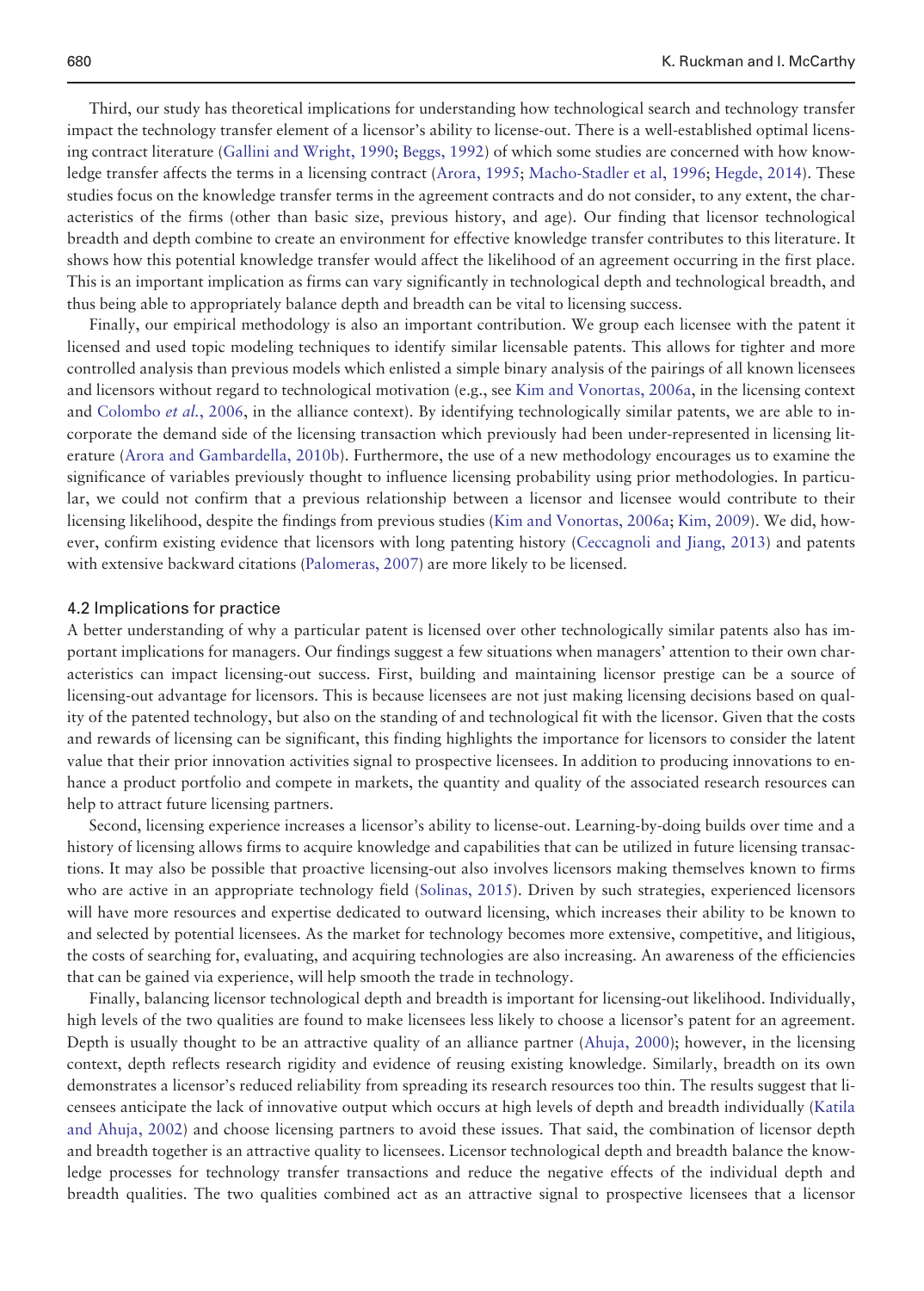<span id="page-14-0"></span>possesses the efficient ability to convey and transmit technical ideas. The post-transaction knowledge transfer is a crucial activity between the two licensing parties ([Ceccagnoli and Jiang, 2013](#page-15-0)) and the attractiveness of both depth and breadth together highlights that licensees are keenly aware of the potential for knowledge transfer when making their licensing choice.

#### 4.3 Limitations and future research

The demand focus of our study and model might imply that licensing is solely about licensees choosing patents but, in reality, licensors choose licensees as much as licensees choose licensors. Although we account for this in the structure of the model, the empirical analysis does not allow for direct verification of it. The formation of a choice set of potential licensees and potential licensor which eventually lead to one particular agreement would be exceedingly difficult.<sup>13</sup> It would be challenging to identify a realistic set of licensees that were interested ex ante in one particular type of technology; the type that was eventually actually licensed.

The determinants were tested on one single industry which is beneficial in that it inherently avoids the complication of between industry differences that could affect partner choice; however, it also lacks empirical verification in other industries. Future research could address this gap, especially focusing on other technology-based industries like chemicals and software. Furthermore, technology licensing is just one mechanism by which firms transfer external knowledge. Consequently, our arguments and approach could also be applied to other forms of technology transfer including the sale of technology (Caviggioli & Ughetto, 2012), inter-firm alliances [\(Eisenhardt](#page-15-0) [& Schoonhoven,](#page-15-0) [1996;](#page-15-0) Gulati et al.[, 2009](#page-16-0)), the acquisition of firms [\(Hayward, 2002](#page-16-0); [Nadolska](#page-17-0) [& Barkema, 2014\)](#page-17-0) and the role of patent intermediaries: organizations that facilitate the exchange of IP ([Hagiu & Yoffie, 2013\)](#page-16-0).

Another limitation of this study is that it does not examine the subsequent success of the licensing deal. The mere attainment of a licensing agreement is only one factor of success in the licensing process. Future research could follow [Sakakibara \(2010\)](#page-17-0), who made a first step in this direction when she investigated the effect of individual characteristics of licensors and licensees on royalty rates and lump sum payments made to licensors.

# 5. Conclusion

In this article, we set out to understand why some patents get licensed while many others do not. Our fundamental conclusion is that beyond the technological motivation to license-in a patent and the quality of the patent, there are firm-level qualities that can distinguish a licensor from others and these can influence the likelihood that a particular patent will be licensed. At a minimum this incorporation of firm-level status and learning effects allude to the importance of sociological mechanisms on licensing probability.

#### References

- Arora, Ashish and Alfonso Gambardella (1990), 'Complementarity and external linkages: the strategies of the large firms in biotechnology,' The Journal of Industrial Economics, 361–379.
- Ahuja, G. (2000), 'The duality of collaboration: inducements and opportunities in the formation of interfirm linkages,' Strategic Management Journal, 21, 317–343.
- Ai, C. and E. Norton (2003), 'Interaction terms in logit and probit models,' Economics Letters, 80(1), 123–129.
- Alcacer, J. and M. Gittelman (2006), 'Patent citations as a measure of knowledge flows: the influence of examiner citations,' Review of Economics and Statistics, 88(4), 774–779.
- Allison, P. D. (2009), Fixed Effects Regression Models, Vol. 160. SAGE publications.
- Alvarez, R. and R. A. López (2015), 'Foreign technology acquisition and changes in the real exchange rate,' The World Economy, 38(4), 613–628.
- Arora, A. (1995), 'Licensing tacit knowledge: intellectual property rights and the market for know-how,' Economics of Innovation and New Technology, 4(1), 41–60.
- Arora, A. and A. Fosfuri (2003), 'Licensing the market for technology,' Journal of Economic Behavior and Organization, 52(2), 277–295.
- 13 For a different approach to this problem using a matching model, see Mindruta et al. (2014). The pair-wise matching algorithm works in the context of licensing but would not address the objective of determining the characteristics of the licensor and patents which are successful compared to other feasible matches.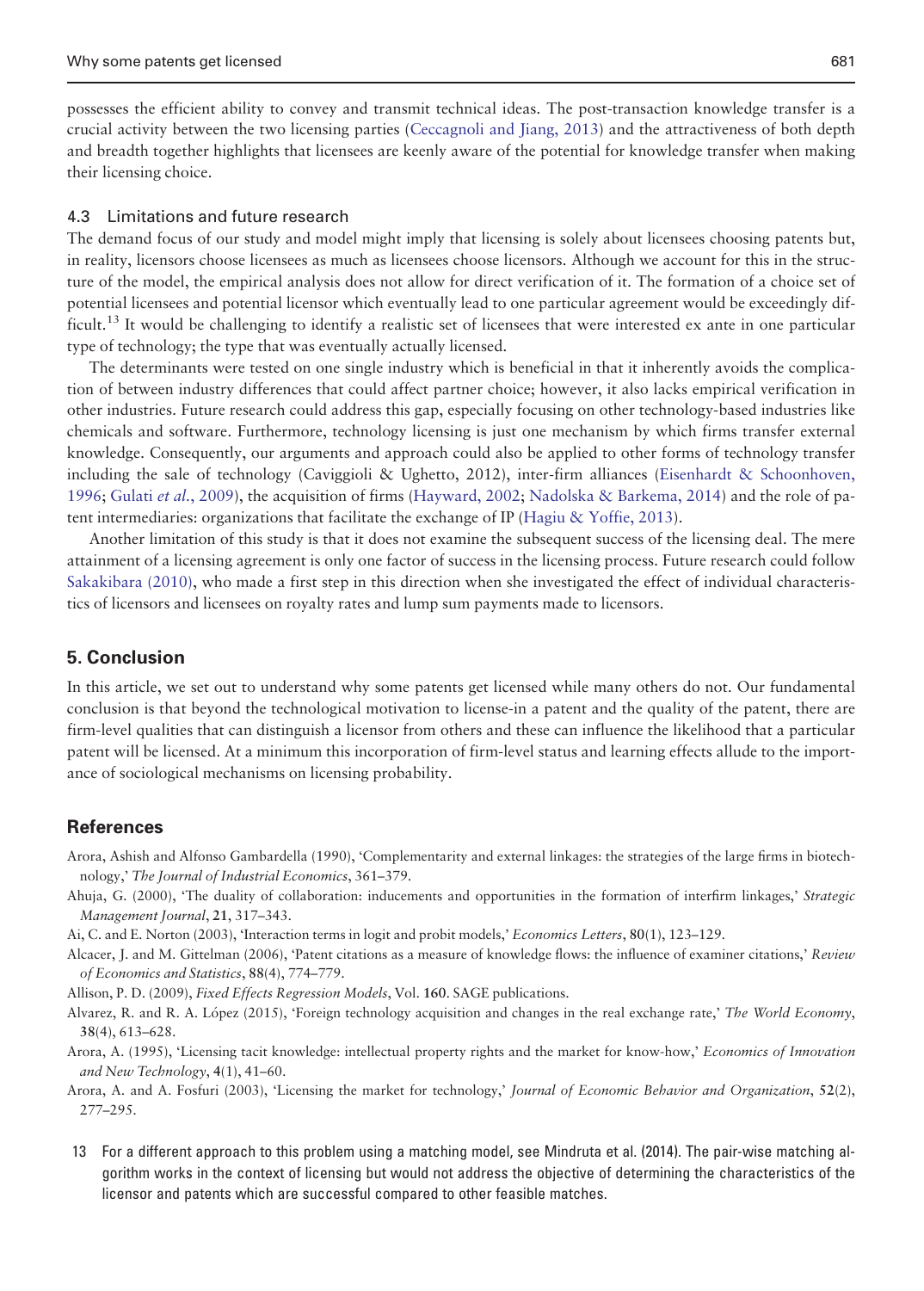- <span id="page-15-0"></span>Arora, A. and A. Gambardella (2010a), 'The Market for Technology,' in B. Hall and N. Rosenberg (eds), Handbook of the Economics of Innovation, Vol. 1. North Holland, pp. 641–678.
- Arora, A. and A. Gambardella (2010b), 'Ideas for rent: an overview of markets for technology,' Industrial and Corporate Change, 19(3), 775–803.
- Athreye, S. and J. Cantwell (2007), 'Creating competition? Globalisation and the emergence of new technology producers,' Research Policy, 36 (2), 209–226.
- Audretsch, D. and P. Stephan (1996), 'Company-scientist locational links: the case of biotechnology,' American Economic Review, 86 (3), 641–652.
- Baum, J. A. C., T. Calabrese and B. Silverman (2000), 'Don't go it alone: alliance network composition and startups' performance in Canadian biotechnology,' Strategic Management Journal, 21, 267–294.
- Beggs, A. (1992), 'The licensing of patents under asymmetric information,' International Journal of Industrial Organization, 10, 171–191.
- Bell, A. and K. Jones (2015), 'Explaining fixed effects: random effects modeling of time-series cross-sectional and panel data,' Political Science Research and Methods, 3(01), 133–153.
- Bergmann, I., D. Butzke, L. Walter, J. Fuerste, M. Moehrle and V. Erdmann (2008), 'Evaluating the risk of patent infringement by means of semantic patent analysis: the case of DNA chips,'  $R\&D$  Management, 38 (5), 550–562.
- Bigi, B. (2003), Using Kullback-Leibler Distance for Text Categorization. Springer Berlin Heidelberg: Berlin.
- Bigi, B., Y. Huang and R. D. Mori (2003), 'Vocabulary and language model adaptation using information retrieval,' in Proceedings of the ECIR-2003, Vol. 2633. Springer-Verlag, pp. 305–319.
- Blei, D. (2012), 'Probabilistic topic models,' Communications of the ACM, 55(4), 77–84.
- Blei, D., A. Ng and M. Jordan (2003), 'Latent dirichlet allocation,' The Journal of Machine Learning Research, 3, 993-1022.

Buis, M. (2010), 'Stata tip 87: interpertation of interactions in non-linear models,' The Stata Journal, 10(2), 305–308.

- Carpineto, C., R. D. Mori, G. Romano and B. Bigi (2001), 'An information-theoretic approach to automatic query expansion,' ACM Transactions on Information Systems, 19(1), 1–27.
- Caves, R., H. Crookell and J. Killing (1983), 'The imperfect market for technology licenses,' Oxford Bulletin of Economics and Statistics, 45(3), 249–267.
- Caviggioli, F. and E. Ughetto (2013), 'The drivers of patent transactions: corporate views on the market for patents,'  $R\acute{\sigma}D$ Management, 43(4), 318-332. Available at SSRN 2144107. Retrieved from [http://papers.ssrn.com/sol3/papers.cfm?abstract\\_](http://papers.ssrn.com/sol3/papers.cfm?abstract_id=2144107) [id](http://papers.ssrn.com/sol3/papers.cfm?abstract_id=2144107)=[2144107](http://papers.ssrn.com/sol3/papers.cfm?abstract_id=2144107).
- Ceccagnoli, M., S. Graham, M. Higgins and J. Lee (2010), 'Productivity and the role of complementary assets in firms demand for technology innovations,' Industrial and Corporate Change, 19(3), 839–869.
- Ceccagnoli, M. and L. Jiang (2013), 'The cost of integrating external technologies: supply and demand drivers of value creation in the markets for technology,' Strategic Management Journal, 34, 404–425.
- Clark, Tom S. and Drew A. Linzer (2015), 'Should I use fixed or random effects?' Political Science Research and Methods, 3(2), 399–408.
- Cohen, W. and D. Levinthal (1990), 'Absorptive capacity: a new perspective on learning and innovation,' Administrative Science Quarterly, 35(1), 128–152.
- Colombo, M., L. Grilli and E. Piva (2006), 'In search of complementary assets: the determinants of alliance formation of high-tech start-ups,' Research Policy, 35, 1166–1199.
- Contractor, F. (1981), International Technology Licensing: Compensation, Costs, and Negotiation. Lexington Books: Lexington, MA.
- Dagan, I., L. Lee and F. Pereira (1999), 'Similarity-based models of word cooccurrence probabilities,' Machine Learning, 34(1), 43–69.
- Dahlin, K. and D. Behrens (2005), 'When is an invention really radical?: defining and measuring technological radicalness,' Research Policy, 34, 717–737.
- Danzon, P., A. Epstein and S. Nicholson (2007), 'Mergers and acquisitions in the pharmaceutical and biotech industries,' Managerial and Decision Economics, 28, 307–328.
- Diestre, L. and N. Rajagopalan (2012), 'Area all 'sharks' dangerous? New biopharmaceutical ventures and partner selection in R&D alliances,' Strategic Management Journal, 33, 1115–1134.
- Dodgson, M. (1993), 'Organizational learning: a review of some literatures,' Organization Studies, 14(3), 375–394.
- Eisenhardt, K. and C. Schoonhoven (1996), 'Resource-based view of strategic alliance formation: strategic and social effects in entrepreneurial firms,' Organization Science, 7(2), 136–150.
- Flanagin, A. J. and M. J. Metzger (2007), 'The role of site features, user attributes, and information verification behaviors on the perceived credibility of web-based information,' New Media and Society, 9(2), 319–342.
- Fosfuri, A. (2006), 'The licensing dilemma: understanding the determinants of the rate of technology licensing,' Strategic Management Journal, 27, 1141–1158.
- Foss, N., J. Lyngsie and S. Zahra (2013), 'The role of external knowledge sources and organizational design in the process of opportunity exploitation,' Strategic Management Journal, 34(12), 1453–1471.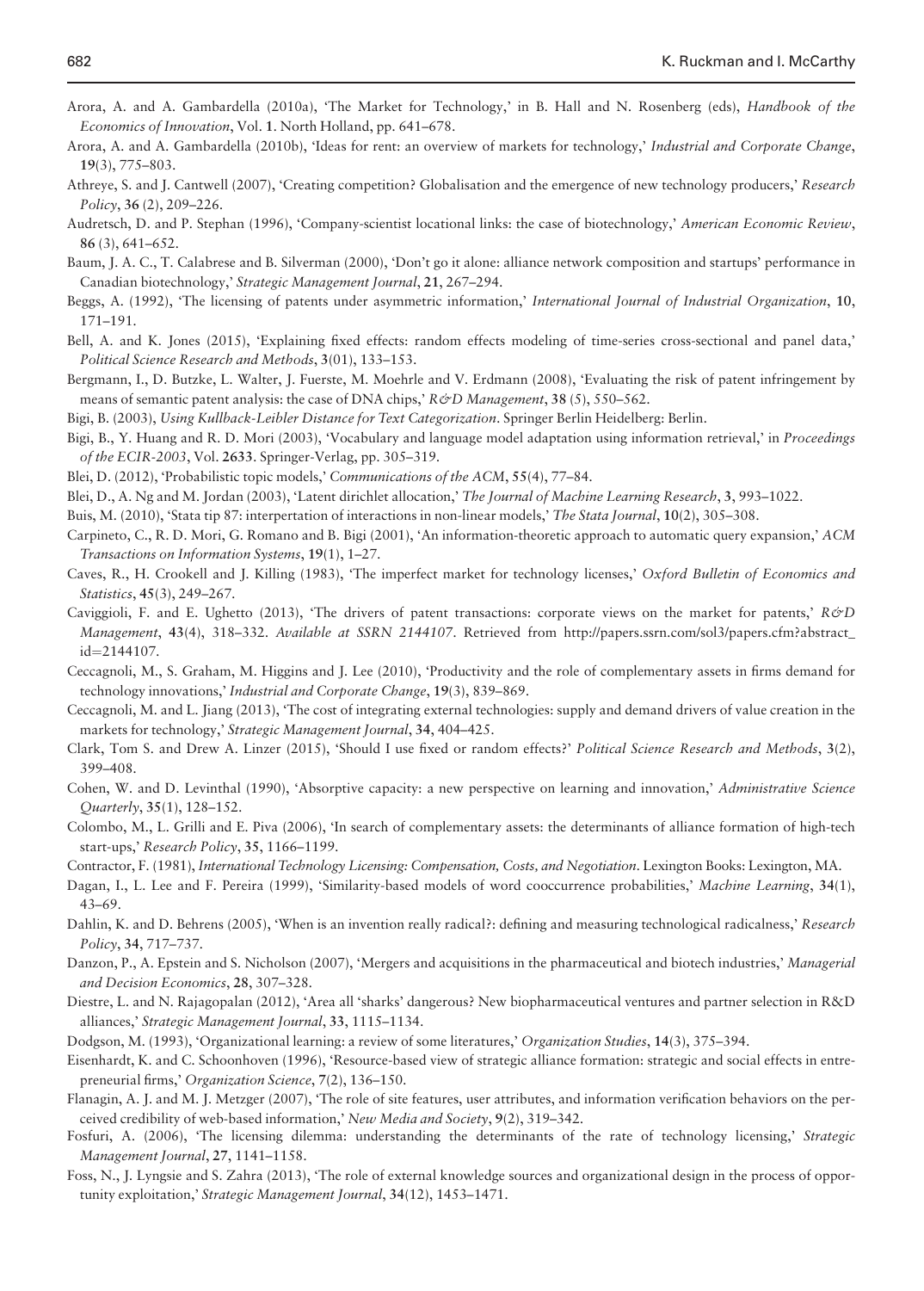<span id="page-16-0"></span>Gallini, N. and B. Wright (1990), 'Technology transfer under asymmetric information,' Journal of Economics, 21(1), 147-160. Gambardella, A., P. Giuri and A. Luzzi (2007), 'The market for patents in Europe,' Research Policy, 36, 1163–1183.

- Gans, Joshua S., David H. Hsu and Scott Stern (2008), 'The impact of uncertain intellectual property rights on the market for ideas: Evidence from patent grant delays,' Management Science, 54(5), 982–997.
- Gambardella, Alfonso and Claudio Panico (2014), 'On the management of open innovation,' Research Policy, 43(5), 903–913.
- Gerken, J. and M. Moehrle (2012), 'A new instrument for technology monitoring: novelty in patents measured by semantic patent analysis,' Scientometrics, 91, 645–670.
- Granovetter, M. (1985), 'Economic action and social structure: the problem of embeddedness,' American Journal of Sociology, 91, 481–510.
- Grimpe, C. and K. Hussinger (2008), 'Pre-empting technology competition through firm acquisitions,' Economics Letters, 100(2), 189–191.
- Gulati, R., D. Lavie and H. Singh (2009), 'The nature of partnering experience and the gains from alliances,' Strategic Management Journal, 30(11), 1213–1233.
- Hagiu, A. and D. Yoffie (2013), 'The new patent intermediaries: platforms, defensive aggregators, and super-aggregators,' Journal of Economic Perspectives, 27(1), 45–65.
- Hall, Bronwyn H., Adam B. Jaffe and Manuel Trajtenberg (2001), The NBER patent citation data file: Lessons, insights and methodological tools. No. w8498. National Bureau of Economic Research.
- Harhoff, D., M. Scherer and K. Vopel (2003), 'Citations, family size, opposition and the value of patent rights,' Research Policy, 32, 1343–1363.
- Hayward, M. (2002), 'When do firms learn from their acquisition experience? Evidence from 1990 to 1995,' Strategic Management Journal, 23(1), 21–39.
- Hegde, D. (2014), 'Tacit knowledge and the structure of license contracts: evidence from the biomedical industry,' Journal of Economics and Management Strategy, 23(3), 568–600.
- Henderson, R. and I. Cockburn. (1994), 'Measuring competence? Exploring firm effects in pharmaceutical research,' Strategic Management Journal, 15, 63–84.
- Herrmann, P., D. Kundisch and M. Rahman (2014), 'Beating irrationality: does delegating to IT alleviate the sunk cost effect?' Management Science Articles in Advance, 61, 831–850.
- Higgins, M. J. and D. Rodriguez (2006), 'The outsourcing of R&D through acquisition in the pharmaceutical industry,' Journal of Financial Economics, 80, 351–383.
- Kani, M. and K. Motohashi (2012), 'Understanding the technology market for patents: new insights from a licensing survey of Japanese firms,' Research Policy, 41, 226–235.
- Kaplan, S. (2012), 'Identifying breakthroughs: using topic modeling to distinguish the cognitive from the economic,' Academy of Management Proceedings, 2012(1), 1–1.
- Katila, R. and G. Ahuja (2002), 'Something old, something new: a longitudinal study of search behavior and new product introduction,' Academy of Management Journal, 45(6), 1183–1194.
- Katila, Riitta and Paul Y Mang (2003), 'Exploiting technological opportunities: the timing of collaborations,' Research policy, 32(2), 317–332.
- Kim, Y. (2009), 'Choosing between international technology licensing partners: an empirical analysis of U.S. biopharmaceutical firms,' Journal of Engineering and Technology Management, 26, 57–72.
- Kim, Y. and N. Vonortas (2006a), 'Technology licensing partners,' Journal of Economics and Business, 58(4), 273-289.
- Kim, Y. and N. Vonortas (2006b), 'Determinants of technology licensing: the case of licensors,' Managerial and Decision Economics, 27, 235–249.
- Kollmer, H. and M. Dowling (2004), 'Licensing as a commercialisation strategy for new technology-based firms,' Research Policy, 33(8), 1141–1151.
- Lane, P. and M. Lubatkin (1998), 'Relative absorptive capacity and interorganizational learning,' Strategic Management Journal, 19, 461–477.
- Lanjouw, Jean O (1999), 'Stylized Facts of Patent Ligation,'.
- Lanjouw, J. and M. Schankerman (2004), 'Patent quality and research productivity: measuring innovation with multiple indicators,' Economic Journal, 114, 441–465.
- Larson, P. and J. Starr (1993), 'A network model of organizational formation,' Entrepreneurship: Theory and Practice, 17(2), 5–16.
- Laursen, K. (2012), 'Keep searching and you'll find: what do we know about variety creation through firms' search activities for innovation,' Industrial and Corporate Change, 21(5), 1181–1220.
- Laursen, K. and A. Salter (2006), 'Open for innovation: the role of openness in explaining innovation performance among UK manufacturing firms,' Strategic Management Journal, 27(2), 131–150.
- Leone, M. and T. Reichstein (2012), 'Licensing-In Fosters Rapid Invention! The effect of the grant-back clause and technological unfamiliarity,' Strategic Management Journal, 33, 965–985.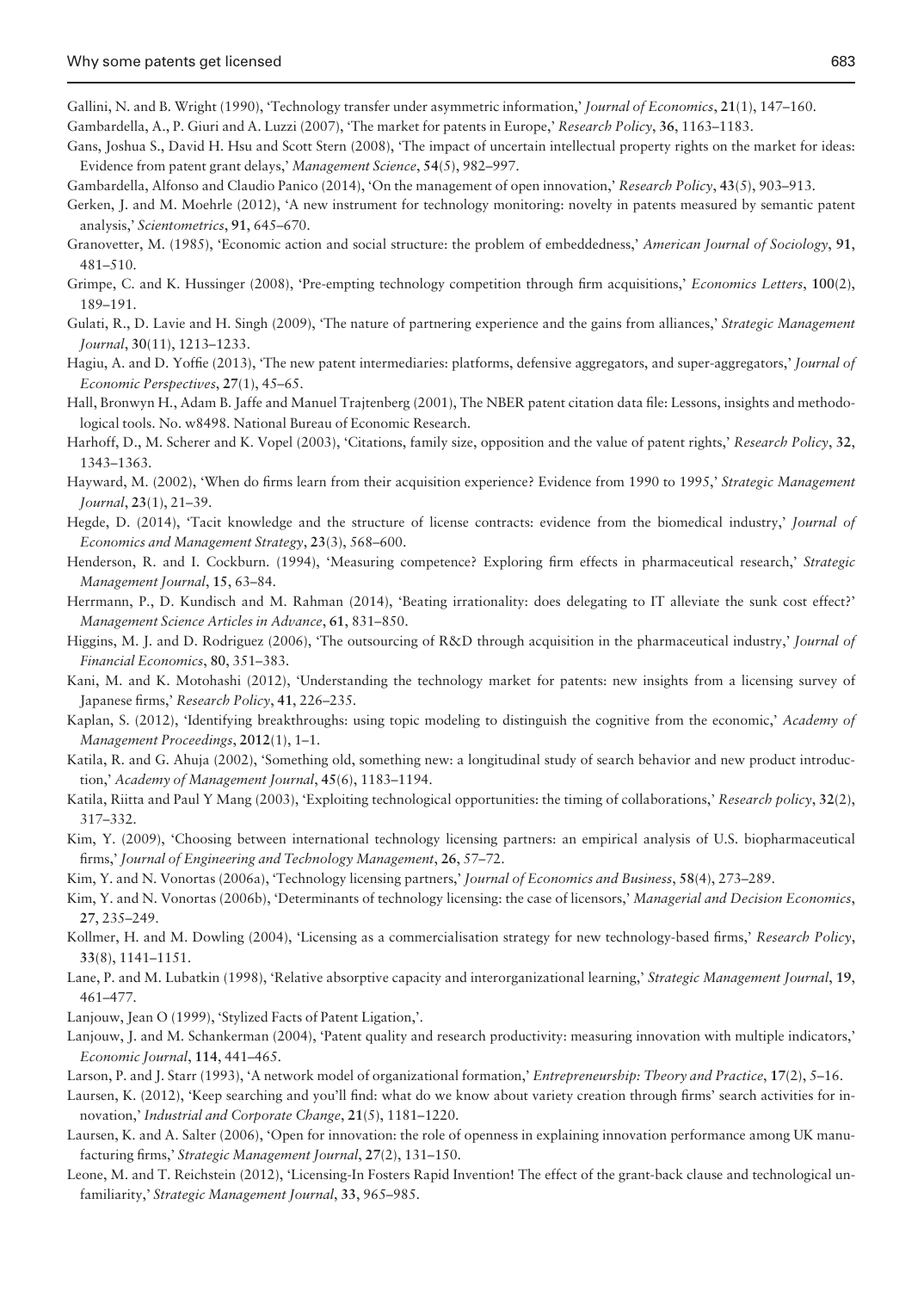<span id="page-17-0"></span>Lewin, K. (1935), Dynamic Theory of Personality. McGraw-Hill: New York.

- Lodh, S. and M. R. Battaggion (2015), 'Technological breadth and depth of knowledge in innovation: the role of mergers and acquisitions in biotech,' Industrial and Corporate Change, 24 (2), 383–415.
- Lowe, J. and P. Taylor (1998), 'R & D and technology purchase through licence agreements: complementary strategies and complementary assets,' R & D Management,  $28(4)$ ,  $263-278$ .
- Macho-Stadler, I., X. Martinez-Giralt and J. Perez-Castrillo (1996), 'The role of information in licensing contract design,' Research Policy, 25(1), 43–57.
- Marco, A. (2007), 'The dynamics of patent citations,' *Economics Letters*, 94(2), 290–296.
- Markman, G., P. Phan, D. Balkin and P. Gianiodis (2005), 'Entrepreneurship and university-based technology transfer,' Journal of Business Venturing, 20, 241–263.
- McCallum, A. (2002), MALLET: a machine learning for language toolkit. [http://mallet.cs.umass.edu.](http://mallet.cs.umass.edu)
- Merton, R. (1968), 'The Matthew effect in science,' Science, 159, 56-63.
- Mindruta, D., M. Moeen and R. Agarwal (2016), 'A two-sided matching approach for partner selection and assessing complementarities in partners' attributes in inter-firm alliances,' Strategic Management Journal, 37 (1), 206-231.
- Motohashi, K. (2008), 'Licensing or not licensing? An empirical analysis of the strategic use of patents by Japanese firms,' Research Policy, 37, 1548–1555.
- Nadolska, A. and H. Barkema (2014), 'Good learners: how top management teams affect the success and frequency of acquisitions,' Strategic Management Journal, 35, 1483–1507.
- Palomeras, N. (2007), 'An analysis of pure-revenue technology licensing,' Journal of Economics and Management Strategy, 16(4), 971–994.
- Pinto, D., J. -M. Benedí and P. Rosso (2007), 'Clustering narrow-domain short texts by using the Kullback-Leibler distance,' Computational Linguistics and Intelligent Text Processing. Springer Berlin Heidelberg, pp. 611–622.
- Podolny, Joel M A (1993), 'Status-based model of market competition,,' American journal of sociology, 829-872.
- Roberts, Peter W. and Grahame R. Dowling (2002), 'Corporate reputation and sustained superior financial performance,' Strategic management journal, 23 (12), 1077–1093.
- Rothaermel, F. and W. Boeker (2008), 'Old technology meets new technology: complementarities, similarities and alliance formation,' Strategic Management Journal, 29, 47–77.
- Ruckman, K. (2005), 'Technology sourcing through acquisitions: evidence from the US drug industry,' Journal of International Business Studies, 36, 89–103.
- Sakakibara, M. (2010), 'An empirical analysis of pricing in patent licensing contracts,' Industrial and Corporate Change, 19(3), 927–945.
- Schilling, M. (2009), 'Understanding the alliance data,' Strategic Management Journal, 30(3), 233–260.
- Sine, W., S. Shane and D. Gregorio (2003), 'The halo effect and technology licensing: the influence of institutional prestige on the licensing of university inventions,' Management Science, 49(4), 478–496.
- Solinas, G. (2015), 'Licensing teams: an organizational approach to technology licensing proces,' Economics, 27(4), 235–249.
- Stern, I., J. M. Dukerich and E. Zajac (2014), 'Unmixed signals: how reputation and status affect alliance formation,' Strategic Management Journal, 35(4), 512–531.
- Stuart, T. E. (1998), 'Network positions and propensities to collaborate: an investigation of strategic alliance formation in a hightechnology industry,' Administrative Science Quarterly, 43(3), 668–698.
- Teece, D. (1977), 'Technology transfer by multinational firms: the resource cost of transferring technological know-how,' Economic Journal, 87, 242–261.
- Thomas, S., B. Adams, A. Hassan and D. Blostein (2014), 'Studying software evolution using topic models,' Science of Computer Programming, 80, 457–479.
- Thorndike, E. L. (1920), 'A constant error in psychological ratings,' Journal of Applied Psychology, 4, 25–29.
- Vanhaverbeke, W., G. Duysters and N. Noorderhaven (2002), 'External technology sourcing through alliances or acquisitions: an analysis of the application-specific integrated circuits industry,' Organization Science, 13(6), 714–733.
- Venugopalan, S. and V. Rai (2014), 'Topic based classification and pattern identification in patents,' Technological Forecasting and Social Change, 94, 236–250.
- Wang, Q. and N. von Tunzelmann (2000), 'Complexity and the functions of the firm: breadth and depth,' Research Policy, 29(7-8), 805–818.
- Winter, S. (1984), 'Schumpeterian competition in alternative technological regimes,' Journal of Economic Behavior and Organization, 5, 287–320.
- Wu, C. -H. and T. Huang (2010), 'Patent classification system using a new hybrid genetic algorithm support vector machine,' Applied Soft Computing, 10 (4), 1164–1177.
- Wu, J. and M. Shanley (2009), 'Knowledge stock, exploration, and innovation: research on the United States electromedical device industry,' Journal of Business Research, 62, 474–483.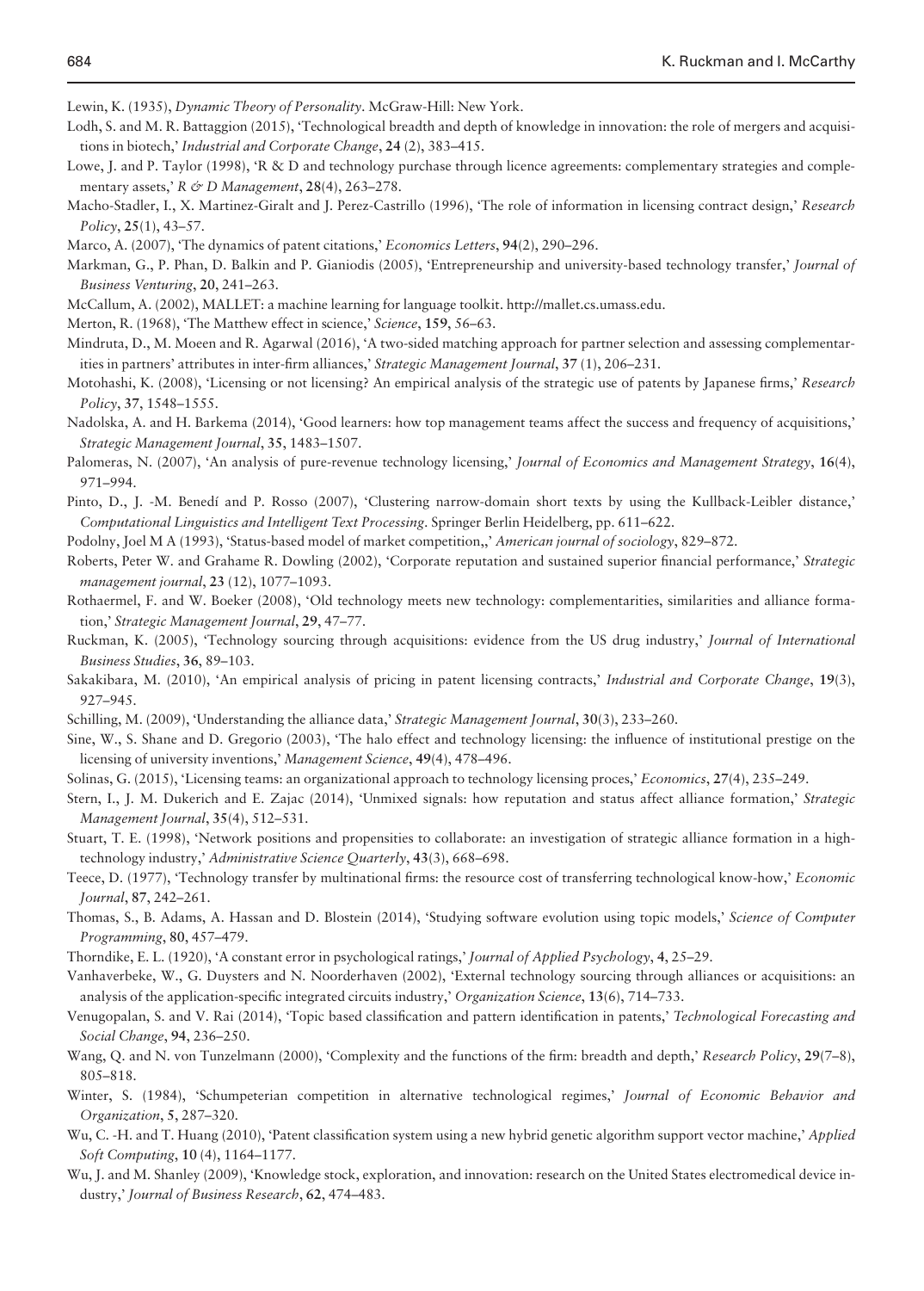<span id="page-18-0"></span>Wuyts, S. and S. Dutta (2008), 'Licensing exchange—insights from the biopharmaceutical industry,' International Journal of Research in Marketing, 25, 273–281.

Zhang, J. and C. Baden-Fuller (2010), 'The influence of technological knowledge base and organizational structure on technology collaboration,' Journal of Management Studies, 47(4), 679–704.

Zuniga, M. P. and D. Guellec (2008), Survey on Patent Licensing: Initial Results from Europe and Japan. OECD: Paris.

#### Appendix A: Robustness checks

[Table A1](#page-19-0) reports seven robustness checks on the model. Each changes one aspect of the full model found in Column 5 in [Table 3.](#page-10-0) The results remain remarkably robust across all robustness checks. Columns 1 and 2 change the number of patents in the choice groups to 10 (Column 1) or 30 (Column 2). Although there is a change in the number of observations, the results remain fairly robust. Column 3 disregards potential licensor out-licensing history by expanding the pool of available patents to those owned by all potential licensors, even those without any licensing experience. The relaxation of this assumption inflates the choice set of available patents to include those owned by potential licensors who had not licensed out any of its patents in the previous 5 years. There is no way to discern whether the patents owned by those licensors were intended for out-licensing or not. Column 4 does not require the size of a potential licensor to be smaller than the licensee it its choice group. It appears that licensees prefer smaller licensors when licensor size is unrestricted. Column 5 used the 200 topic model to produce the patents in the choice groups.

Column 6 changes the choice sets to include only the patents owned by the chosen licensor. This includes all patents, regardless of the technological area, but only those that were applied for within 5 years before the agreement date. As the firm-level licensor characteristics do not vary between groups, they drop out of the regression. This is a robustness check deliberately crafted to test whether licensees were choosing licensors first and then picking the best of their patents. Column 7 changes the choice sets to include all available biotechnology patents (identified by the four-digit IPC classification used to initially form the pool of patents in the topic modeling technique outlined in Appendix B). This robustness check is intended to confirm whether for the filtering procedure used to identify the technology, similar patents for each licensed patent is more effective than simply using patent-level characteristics which is why only the patent-level characteristics are included. Again, only those patents that were applied for within the 5 years preceding the agreement were included. A comparison of the log-Likelihoods and the R-squared statistics to those for Column 1 of [Table 3](#page-10-0) confirm that the topic modeling filtering approach adds value and that the model where licensees first choose patents in a particular technical area before licensors is superior.

#### Appendix B: Topic modeling

Topic modeling was used in this study to narrow down the choice sets of patents. It was necessary because the IPC associated with patents are too broad and subjectively determined by patent examiners [\(Venugopalan and Rai,](#page-17-0) [2014\)](#page-17-0). Text analytics offers a more sophisticated method of classifying patents by comparing patents' texts [\(Wu and](#page-17-0) [Huang, 2010](#page-17-0); [Gerken and Moehrle, 2012](#page-16-0)). Recently, [Kaplan \(2012\)](#page-16-0) and [Venugopalan and Rai \(2014\)](#page-17-0) applied the sub-branch "topic modelling" to patent classification.

Topic modeling enables us to organize and summarize electronic archives at a scale that would be impossible by human annotation ([Blei, 2012](#page-15-0)). The topic modeling method observes the words in a set of "documents" (in our case, patent abstracts) and seeks to find the topics that could have generated the observed documents [\(Venugopalan and](#page-17-0) [Rai, 2014\)](#page-17-0). The topic modeling approach used in our study is the simplest one: latent Dirichlet Allocation (LDA).<sup>14</sup> LDA determines the meanings of words by looking at co-presence with other words in the same document or block of text ([Blei, Ng & Jordan, 2003\)](#page-15-0). The same word may have different meanings depending on its association with other words in a document [\(Kaplan, 2012\)](#page-16-0). Topic models surmise a set of topics and identify the words associated with each topic. As each document comprises different topics, the topic modeling algorithm additionally infers the proportion of each topic that constitutes the document ([Venugopalan and Rai, 2014](#page-17-0)).

14 For more formal information about the LDA model, see Appendix B in [Venugopalan and Rai \(2014\)](#page-17-0), [Blei, Ng and Jordan](#page-17-0) [\(2003\)](#page-17-0), or [Blei \(2012\).](#page-15-0)

Zahra, S. and G. George (2002), 'Absorptive capacity: a review, reconceptualization, and extension,' Academy of Management Review, 27(2), 185–203.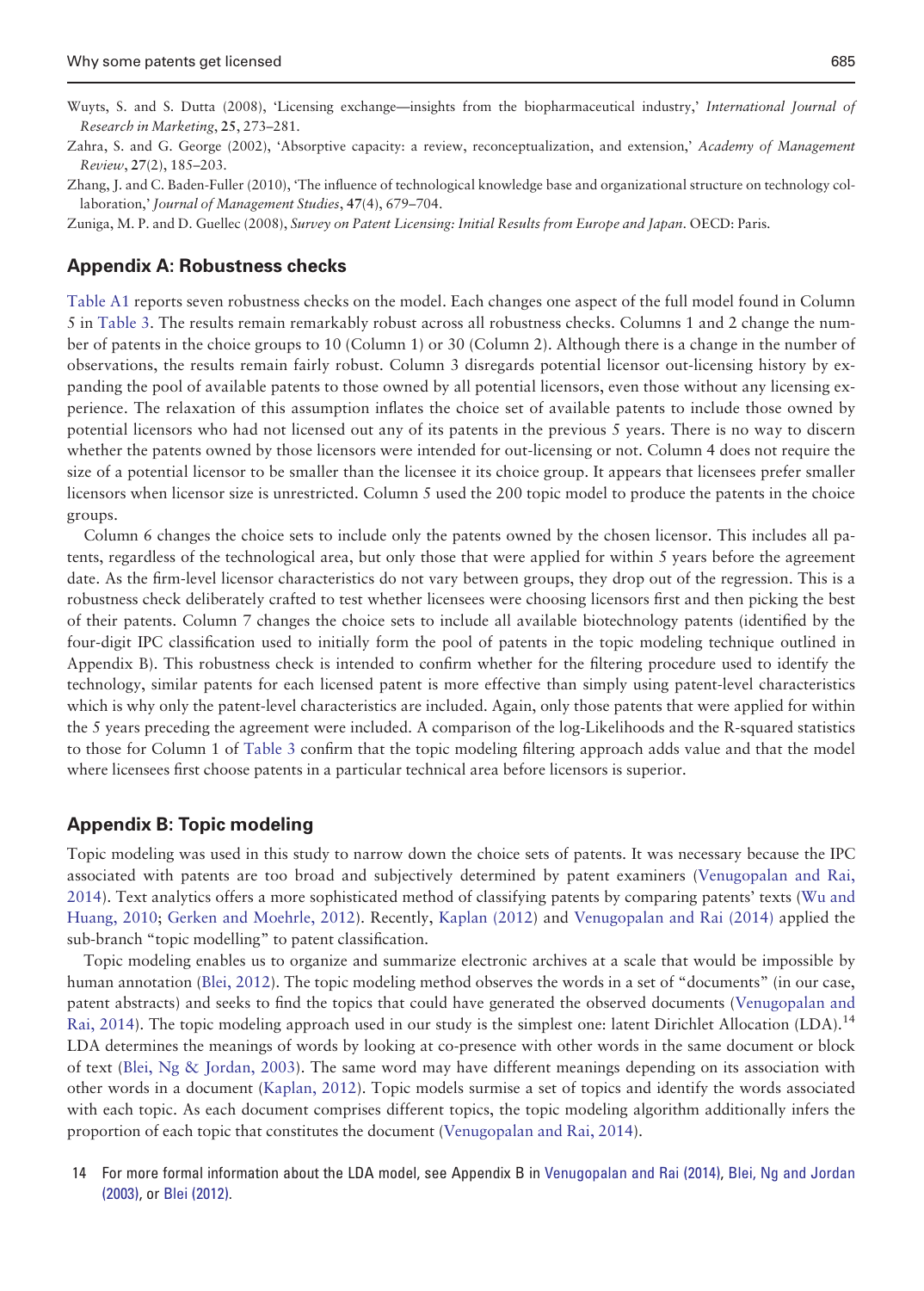<span id="page-19-0"></span>

| Variables                                                                                                                                                                                                                                                                                               | Column <sub>1</sub>                                                                                                                                                                                                                       | Column <sub>2</sub>                                                                                                                                                                                                                               | Column 3                                                                                                                                                                                                                                            | Column 4                                                                                                                                                                                                                                         | Column 5                                                                                                                                                                                                                               | Column 6                                                             | Column <sub>7</sub>                                                             |
|---------------------------------------------------------------------------------------------------------------------------------------------------------------------------------------------------------------------------------------------------------------------------------------------------------|-------------------------------------------------------------------------------------------------------------------------------------------------------------------------------------------------------------------------------------------|---------------------------------------------------------------------------------------------------------------------------------------------------------------------------------------------------------------------------------------------------|-----------------------------------------------------------------------------------------------------------------------------------------------------------------------------------------------------------------------------------------------------|--------------------------------------------------------------------------------------------------------------------------------------------------------------------------------------------------------------------------------------------------|----------------------------------------------------------------------------------------------------------------------------------------------------------------------------------------------------------------------------------------|----------------------------------------------------------------------|---------------------------------------------------------------------------------|
|                                                                                                                                                                                                                                                                                                         | 10 patents in each<br>choice group                                                                                                                                                                                                        | 30 patents in each<br>choice group                                                                                                                                                                                                                | Licensors do not have<br>to have previous<br>out-licensing<br>history                                                                                                                                                                               | by size relative<br>Licensors not<br>to licensee<br>restricted                                                                                                                                                                                   | 200 topic model<br>made using<br>Choice sets                                                                                                                                                                                           | Choice sets are all<br>patents owned by<br>chosen licensor           | patents available<br>Choice sets are<br>all biotech                             |
| Licensor breadth * Licensor depth<br>Licensor technological prestige<br>Licensor research intensity<br>Licensor research age<br>Licensor experience<br>Patent complexity<br>Past relationships<br>Licensor breadth<br>Patent citations<br>Licensor depth<br>Licensor size<br>Patent scope<br>Patent age | $0.11(0.047)$ ***<br>1.11 (0.050) ***<br>$1.02(0.009)$ ***<br>$0.35(0.098)$ ***<br>$1.08(0.034)$ **<br>$0.73(0.094)$ **<br>$1.09(0.052)$ **<br>$0.94(0.139)$ *<br>1.03(0.026)<br>1.00(0.006)<br>0.94(0.542)<br>1.00(0.014)<br>0.86(0.128) | $1.07(0.023)$ ***<br>$0.10(0.034)$ ***<br>$1.05(0.018)$ ***<br>$1.14(0.031)$ ***<br>$0.26(0.071)$ ***<br>$1.02(0.006)$ ***<br>$0.78(0.067)$ ***<br>$1.08(0.038)$ **<br>$0.81(0.077)*$<br>1.00(0.005)<br>1.01(0.010)<br>0.89(0.098)<br>0.98(0.143) | $1.06(0.023)$ ***<br>$0.14(0.042)$ ***<br>$1.02(0.006)$ ***<br>$0.76(0.053)$ ***<br>$1.05(0.020)$ ***<br>1.11 $(0.025)$ ***<br>$0.24(0.062)$ ***<br>$0.86(0.066)$ **<br>$1.01(0.028)$ *<br>1.00(0.009)<br>0.97(0.100)<br>1.00(0.003)<br>1.08(0.111) | $1.09(0.026)$ ***<br>$1.11(0.031)$ ***<br>$1.02(0.007)$ ***<br>$0.26(0.062)$ ***<br>$0.73(0.075)$ ***<br>$0.75(0.077)$ ***<br>$0.29(0.082)$ ***<br>$1.06(0.027)$ **<br>1.00(0.006)<br>(0.00(0.009)<br>0.88 (0.101)<br>1.03(0.018)<br>1.01(0.092) | $1.02(0.008)$ ***<br>$1.09(0.033)$ ***<br>$0.08(0.031)$ ***<br>1.11 (0.034) ***<br>$0.24(0.074)$ ***<br>$1.09(0.036)$ **<br>$0.77(0.078)$ **<br>0.92(0.128)<br>0.95(0.116)<br>1.03(0.184)<br>1.01(0.011)<br>1.01(0.021)<br>1.00(0.007) | $1.02(0.005)$ ***<br>$0.66(0.049)$ ***<br>0.99(0.006)<br>1.02(0.084) | $1.01(0.002)$ ***<br>$1.20(0.053)$ ***<br>1.01 (0.001) ***<br>$0.79(0.045)$ *** |
| Number of choice groups:<br>Number of observations:<br>Wald Chi-squared:<br>pseudo R-squared:<br>Log-likelihood:<br>Statistics                                                                                                                                                                          | 337.5 (13 d.f.) ***<br>930<br>$-45.4$<br>0.79<br>93                                                                                                                                                                                       | 468.5 (13 d.f.) ***<br>2715<br>$-78.9$<br>93<br>0.75                                                                                                                                                                                              | 500.7 (13 d.f.) ***<br>2513<br>$-55.2$<br>128<br>0.77                                                                                                                                                                                               | 465.3 (13 d.f.) ***<br>2030<br>$-72.4$<br>0.76<br>102                                                                                                                                                                                            | 442.6 (13 d.f.) ***<br>1848<br>$-56.6$<br>93<br>0.79                                                                                                                                                                                   | 74.3 (4 d.f.) ***<br>6092<br>$-283.9$<br>117<br>0.11                 | 69.6 (4 d.f.) ***<br>14,843,384<br>$-1576.5$<br>140<br>0.02                     |

Table A1. Conditional logit regressions, robustness checks Table A1. Conditional logit regressions, robustness checks

\*\*\* indicates significance at < 1%, \*\* < 5%, \*<< 10%. Odds ratios reported. \*\*\*indicates significance at < 1%, \*\*<5%, \*<10%. Odds ratios reported.

Potential licensors are smaller than licensee in choice set for all columns except Columns 4, 6, and 7. Potential licensors are smaller than licensee in choice set for all columns except Columns 4, 6, and 7.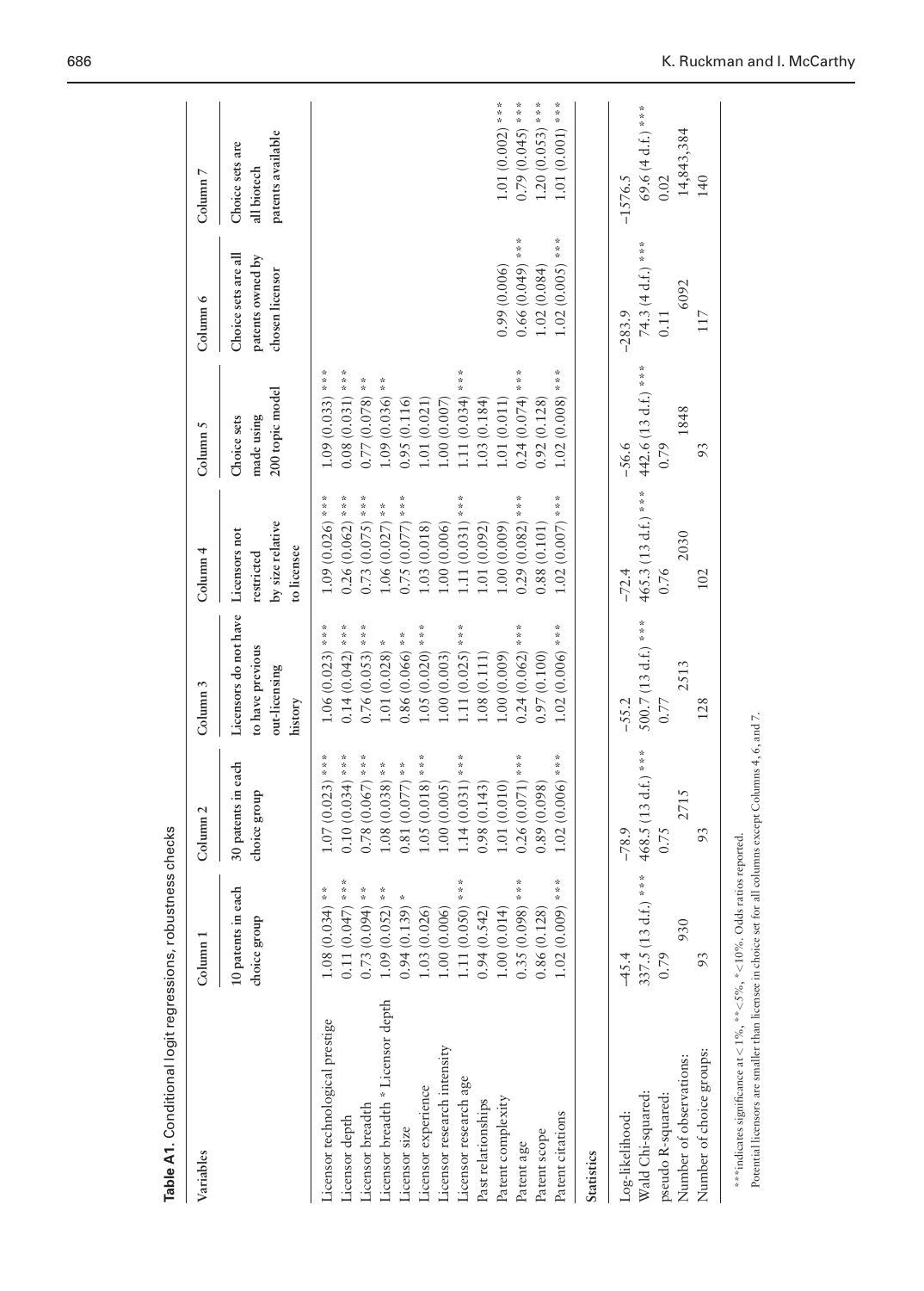<span id="page-20-0"></span>Table B1. Abstracts of sample patents

|                           | Patent<br>number | Patent title                                                   | Patent abstract                                                                                                                                                                                                                                                                                                                                                                                                                                                                                                                                                                                                                                                                                                                                                                                                                                                                                                                                                                                                                                                                                                   | % topic 60 | $%$ topic 112 |
|---------------------------|------------------|----------------------------------------------------------------|-------------------------------------------------------------------------------------------------------------------------------------------------------------------------------------------------------------------------------------------------------------------------------------------------------------------------------------------------------------------------------------------------------------------------------------------------------------------------------------------------------------------------------------------------------------------------------------------------------------------------------------------------------------------------------------------------------------------------------------------------------------------------------------------------------------------------------------------------------------------------------------------------------------------------------------------------------------------------------------------------------------------------------------------------------------------------------------------------------------------|------------|---------------|
| Licensed<br>patent        | 6623926          | Methods for producing<br>5'-nucleic acid-protein<br>conjugates | Disclosed herein is a method for generating a 5'-<br>nucleic acid-protein conjugate, the method<br>involving: (a) providing a nucleic acid which<br>carries a reactive group at its 5' end; (b) pro-<br>viding a non-derivatized protein; and (c) con-<br>tacting the nucleic acid and the protein under<br>conditions which allow the reactive group to<br>react with the N-terminus of the protein,<br>thereby forming a 5'-nucleic acid-protein con-<br>jugate. Also disclosed herein are 5'-nucleic<br>acid-protein conjugates and methods for their<br>use.                                                                                                                                                                                                                                                                                                                                                                                                                                                                                                                                                  | 51         | 27            |
| Most<br>similar<br>patent | 6916632          | Methods and reagents<br>for molecular cloning                  | The present invention provides compositions,<br>methods, and kits for covalently linking nu-<br>cleic acid molecules. The methods include a<br>strand invasion step, and the compositions<br>and kits are useful for performing such meth-<br>ods. For example, a method of covalently<br>linking double stranded (ds) nucleic acid mol-<br>ecules can include contacting a first ds nucleic<br>acid molecule, which has a topoisomerase<br>linked to a 3' terminus of one end and has a<br>single stranded 5' overhang at the same end,<br>with a second ds nucleic acid molecule having<br>a blunt end, such that the 5' overhang can hy-<br>bridize to a complementary sequence of the<br>blunt end of the second nucleic acid molecule,<br>and the topoisomerase can covalently link the<br>ds nucleic acid molecules. The methods are<br>simpler and more efficient than previous<br>methods for covalently linking nucleic acid<br>sequences, and the compositions and kits fa-<br>cilitate practicing the methods, including<br>methods of directionally linking two or more<br>ds nucleic acid molecules. | 84         | 11            |

The first step in this method was identifying the relevant patents for which the topic modeling approach will be applied. The pool of patents had to be from the broadest technological area and yet still pertain to biotechnology. We noted the four-digit IPC of the licensed patents and then gathered all the patents in the NBER database in those same categories (A01N, A61B, A61F, A61K, A61M, A61N, A61P, B05B, C07C, C07D, C07H, C07K, C12N, C12P, C12Q, F21V, G01N, Q61K). There were over 90,000 patents that were granted between 1988 (5 years before first agreement in our data set) and 2007 in these 18 categories.

The abstracts for all the relevant patents were assembled and the topic modeling software (MALLET) identified an initial set of topics.<sup>15</sup> The top words associated with the initial set of topics showed a number of "stop words" (such as "the," "or," "and") which were removed in subsequent analyses. MALLET requires that we pre-set the number of topics in the database. We experimented with 100, 200, and 500 topics. After doing some careful comparison of

15 We used MALLET software as it is actively updated and used in current literature (for examples, which has used MALLET: [Venugopalan and Rai 2014](#page-17-0) and [Thomas, Adams, Hassan and Blostein 2014\)](#page-17-0).